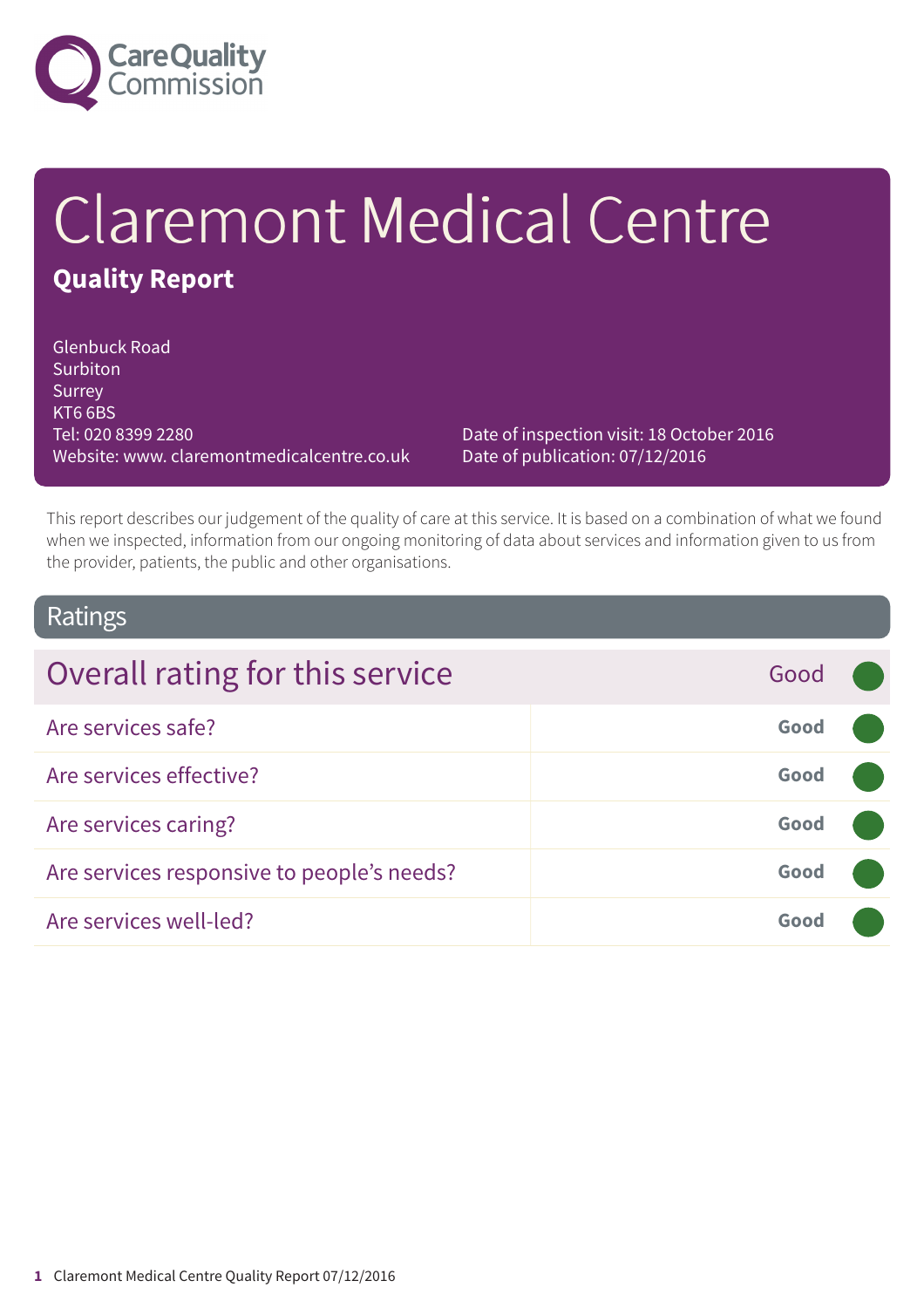### **Contents**

| Summary of this inspection                                                                                                                           | Page           |
|------------------------------------------------------------------------------------------------------------------------------------------------------|----------------|
| Overall summary<br>The five questions we ask and what we found<br>The six population groups and what we found<br>What people who use the service say | $\overline{2}$ |
|                                                                                                                                                      | $\overline{4}$ |
|                                                                                                                                                      | $\overline{7}$ |
|                                                                                                                                                      | 11             |
| Detailed findings from this inspection                                                                                                               |                |
| Our inspection team                                                                                                                                  | 12             |
| Background to Claremont Medical Centre                                                                                                               | 12             |
| Why we carried out this inspection                                                                                                                   | 12             |
| How we carried out this inspection                                                                                                                   | 12             |
| Detailed findings                                                                                                                                    | 14             |
|                                                                                                                                                      |                |

### Overall summary

#### **Letter from the Chief Inspector of General Practice**

We carried out an announced comprehensive inspection at Claremont Medical Centre on 18 October 2016. Overall the practice is rated as good.

Our key findings across all the areas we inspected were as follows:

- There was an open and transparent approach to safety. When a significant event occurred it would be discussed and notes of the discussion and agreed actions were kept; however, although there was a significant event recording form available for staff to complete, this was not used consistently.
- Risks to patients were assessed and well managed.
- Staff assessed patients' needs and delivered care in line with current evidence based guidance; safety alerts and guidance updates were distributed to relevant staff; however, no log was kept of the action taken as a result.
- Data showed patient outcomes were better than the national average; however, the practice had excepted a higher than average proportion of patients from Quality Outcomes Framework indicators, but were

unaware of this. We checked a sample of records of patients who had been excepted from diabetes indicators and found that in all cases the reason for the patient being excepted was clinically appropriate.

- Staff had been trained to provide them with the skills, knowledge and experience to deliver effective care and treatment.
- Patients said they were treated with compassion, dignity and respect and they were involved in their care and decisions about their treatment.
- Information about services and how to complain was available and easy to understand. Improvements were made to the quality of care as a result of complaints and concerns.
- Overall, patients said they found it easy to make an appointment with a named GP and there was continuity of care, with urgent appointments available the same day; however, some patients said that they found it difficult to get through to the practice by phone. The practice was in the process of promoting their online booking system, and felt that as the online system became more popular, telephone access for those patients who chose not to book appointments online would improve.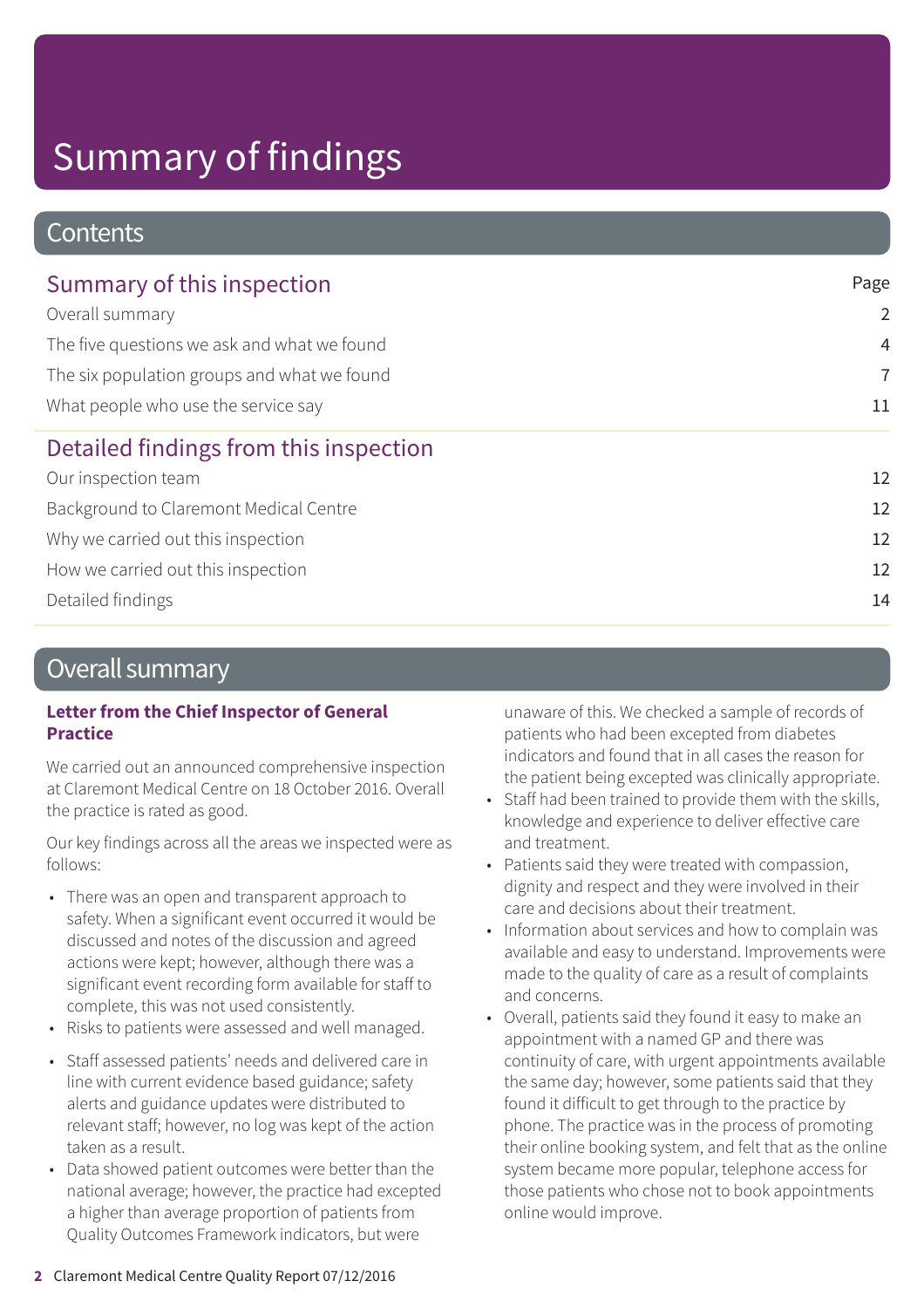- The practice had good facilities and was well equipped to treat patients and meet their needs.
- There was a clear leadership structure and staff felt supported by management. The practice proactively sought feedback from staff and patients, which it acted on.
- The provider was aware of and complied with the requirements of the duty of candour.

We saw one area of outstanding practice:

The practice employed a part-time counselling co-ordinator whose role was to liaise with local training providers to arrange for their counselling students to provide a service to the practice's patients. Students provided this service on a voluntary basis as part of their training, and were supervised by their university tutors or the counselling co-ordinator. In total 110 hours of counselling per week was provided to the practice's patients via this scheme, and on average patients who were referred received a course of 12 sessions.

The areas where the provider should make improvement are:

- They should ensure that their record-keeping processes are effective, including those for reporting and recording significant events, logging stocks of prescription sheets, recording verbal complaints, and logging action taken following the receipt of safety alerts and updates.
- They should review their rate of exception reporting from Quality Outcomes Framework indicators to assess whether there are areas where patient care can be improved.
- They should review their appointment booking system to identify whether any changes could be made to improve telephone access to the practice.
- They should ensure that their recruitment policy is sufficiently detailed with regards to pre-employment checks.
- They should ensure that they are managing the risk of Legionella.

#### **Professor Steve Field CBE FRCP FFPH FRCGP**

Chief Inspector of General Practice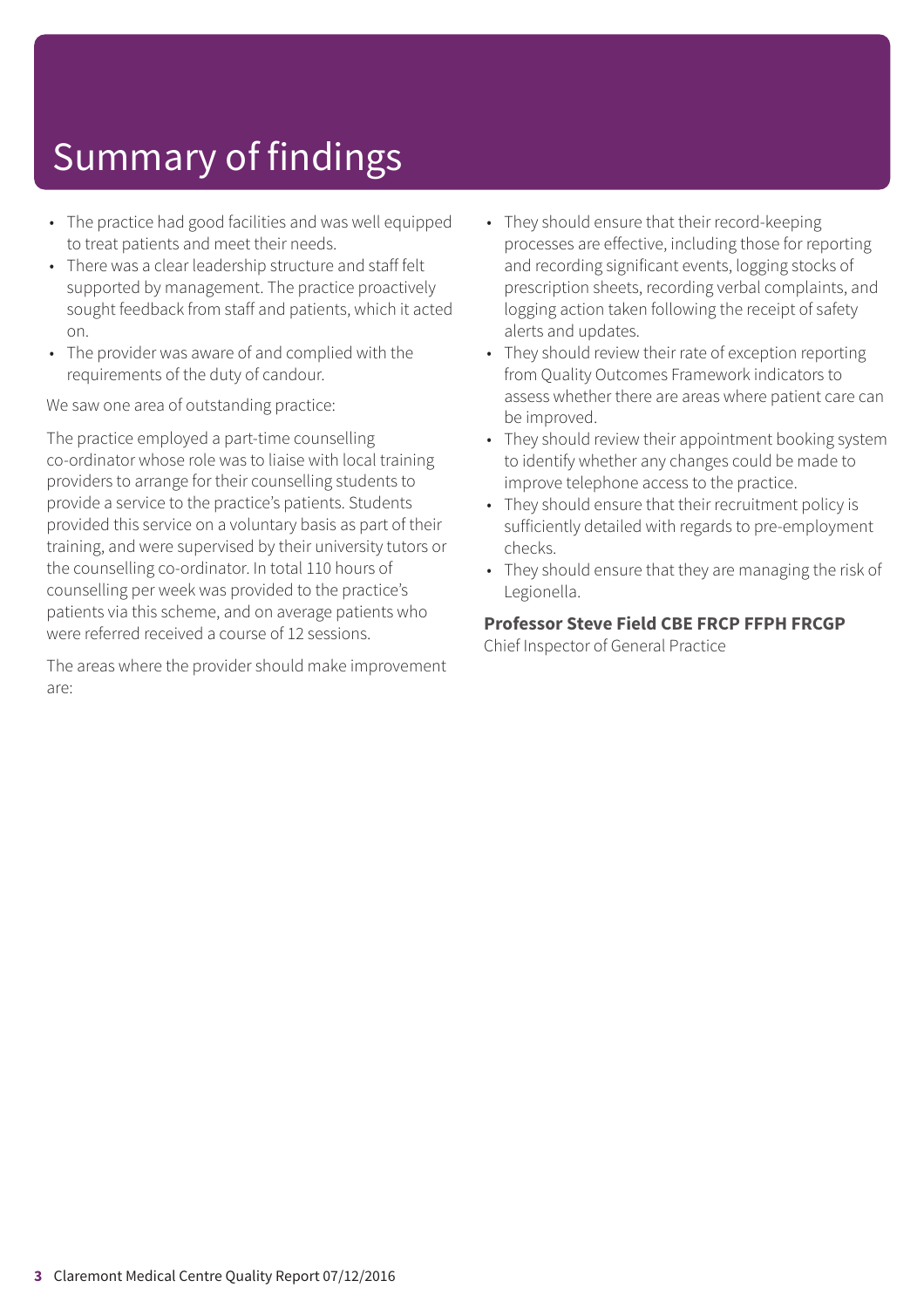### The five questions we ask and what we found

We always ask the following five questions of services.

#### **Are services safe?**

The practice is rated as good for providing safe services.

- When a significant event occurred it would be discussed in the next clinical meeting and notes would be made of the discussion and the actions that had been agreed, the incident would then be added to the practice's significant event log. Although there was a significant event recording form available for staff to complete, this was not used consistently.
- Lessons were shared to make sure action was taken to improve safety in the practice.
- When things went wrong patients received reasonable support, truthful information, and a written apology. They were told about any actions to improve processes to prevent the same thing happening again.
- The practice had clearly defined and embedded systems, processes and practices in place to keep patients safe and safeguarded from abuse.

#### **Are services effective?**

The practice is rated as good for providing effective services.

- Data showed patient outcomes were better than the national average; however, the practice had excepted a higher than average proportion of patients from Quality Outcomes Framework indicators, but were unaware of this. We checked a sample of records of patients who had been excepted from diabetes indicators and found that in all cases the reason for the patient being excepted was clinically appropriate.
- Staff assessed needs and delivered care in line with current evidence based guidance. Safety alerts and guidance updates were distributed to relevant staff; however, no log was kept of the action taken as a result.
- Clinical audits demonstrated quality improvement.
- Staff had the skills, knowledge and experience to deliver effective care and treatment.
- There was evidence of performance monitoring and personal development plans for all staff.
- Staff worked with other health care professionals to understand and meet the range and complexity of patients' needs. Multi-disciplinary team meetings were minuted; however, we saw examples where these minutes contained limited detail.

**Good –––**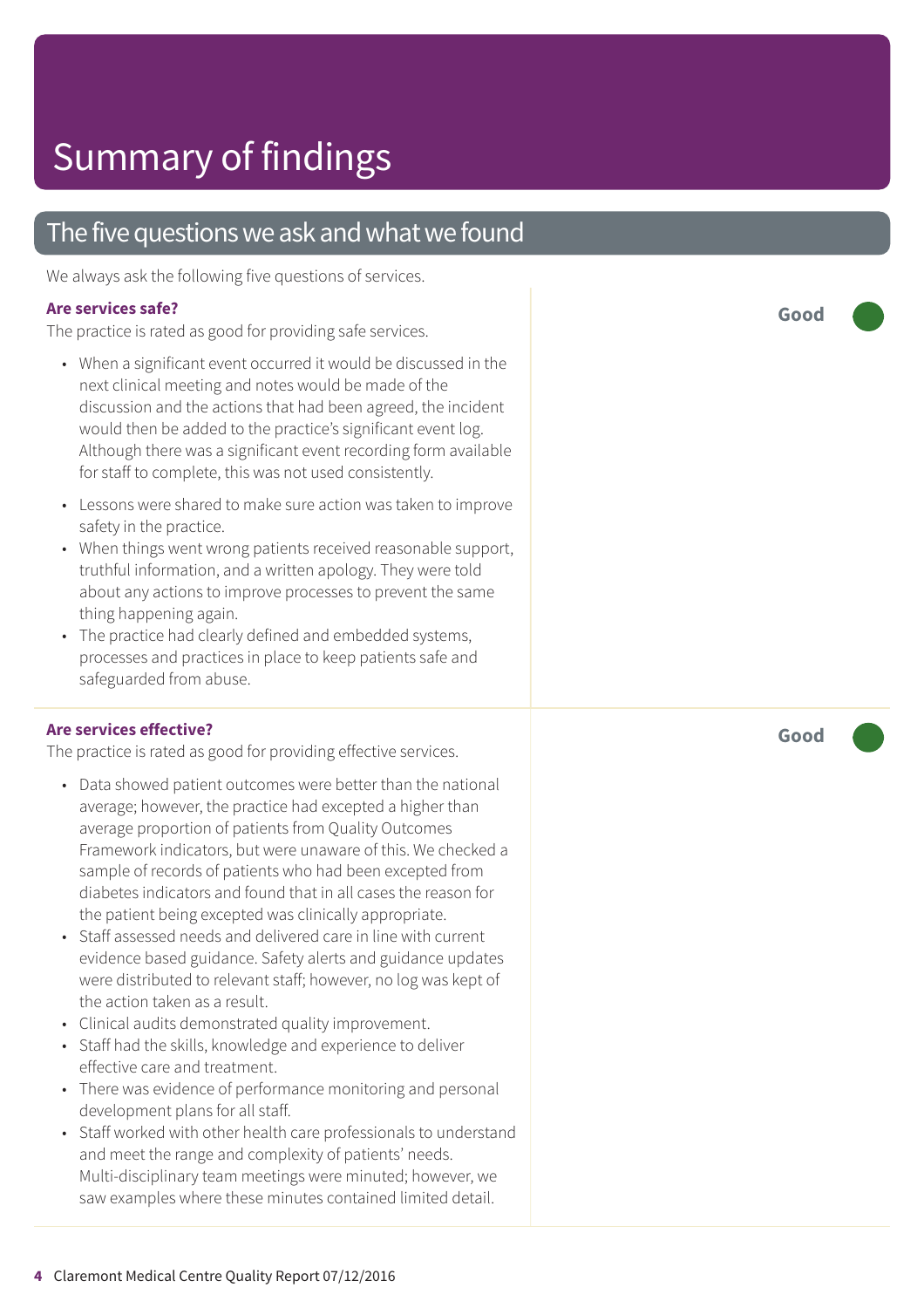#### **Are services caring?**

The practice is rated as good for providing caring services.

- Data from the national GP patient survey showed patients rated the practice higher than others for several aspects of care.
- Patients said they were treated with compassion, dignity and respect and they were involved in decisions about their care and treatment.
- Information for patients about the services available was easy to understand and accessible.
- We saw staff treated patients with kindness and respect, and maintained patient and information confidentiality.

#### **Are services responsive to people's needs?**

The practice is rated as good for providing responsive services.

- Practice staff reviewed the needs of its local population and engaged with the NHS England Area Team and Clinical Commissioning Group to secure improvements to services where these were identified. For example, in response to both a local initiative to reduce Accident and Emergency attendance, and the needs of their patient population (who were largely of working age), the practice had begun to offer Saturday morning appointments. They also provided in-house counselling services to their patients, which was delivered by trainee counsellors from local universities.
- Overall, patients said they found it easy to make an appointment with a named GP and there was continuity of care, with urgent appointments available the same day; however, some patients said that they found it difficult to contact the practice by phone.
- The practice had good facilities and was well equipped to treat patients and meet their needs.
- Information about how to complain was available and easy to understand and evidence showed the practice responded quickly to issues raised. Learning from complaints was shared with staff.

#### **Are services well-led?**

The practice is rated as good for being well-led.

• The practice had a clear vision and strategy to deliver high quality care and promote good outcomes for patients. Staff were clear about the vision and their responsibilities in relation to it.

**Good –––**

**Good –––**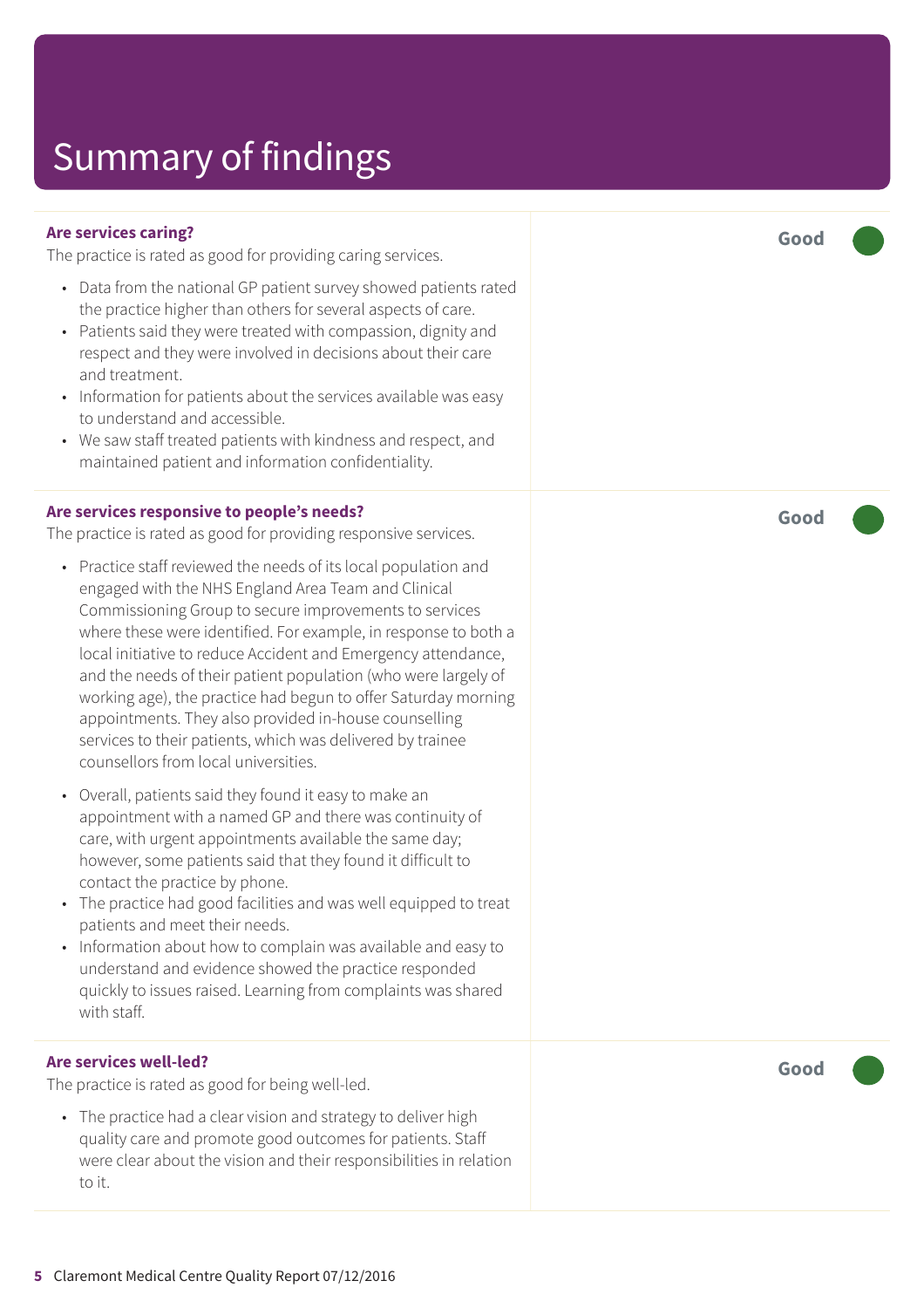- There was a clear leadership structure and staff felt supported by management. The practice had a number of policies and procedures to govern activity and held regular governance meetings.
- There was an overarching governance framework which supported the delivery of the strategy and good quality care. This included arrangements to monitor and improve quality and identify risk.
- The provider was aware of and complied with the requirements of the duty of candour. The partners encouraged a culture of openness and honesty. The practice had systems in place for notifiable safety incidents and ensured this information was shared with staff to ensure appropriate action was taken
- The practice proactively sought feedback from staff and patients, which it acted on. The Patient Participation Group was active.
- There was a strong focus on continuous learning and improvement at all levels.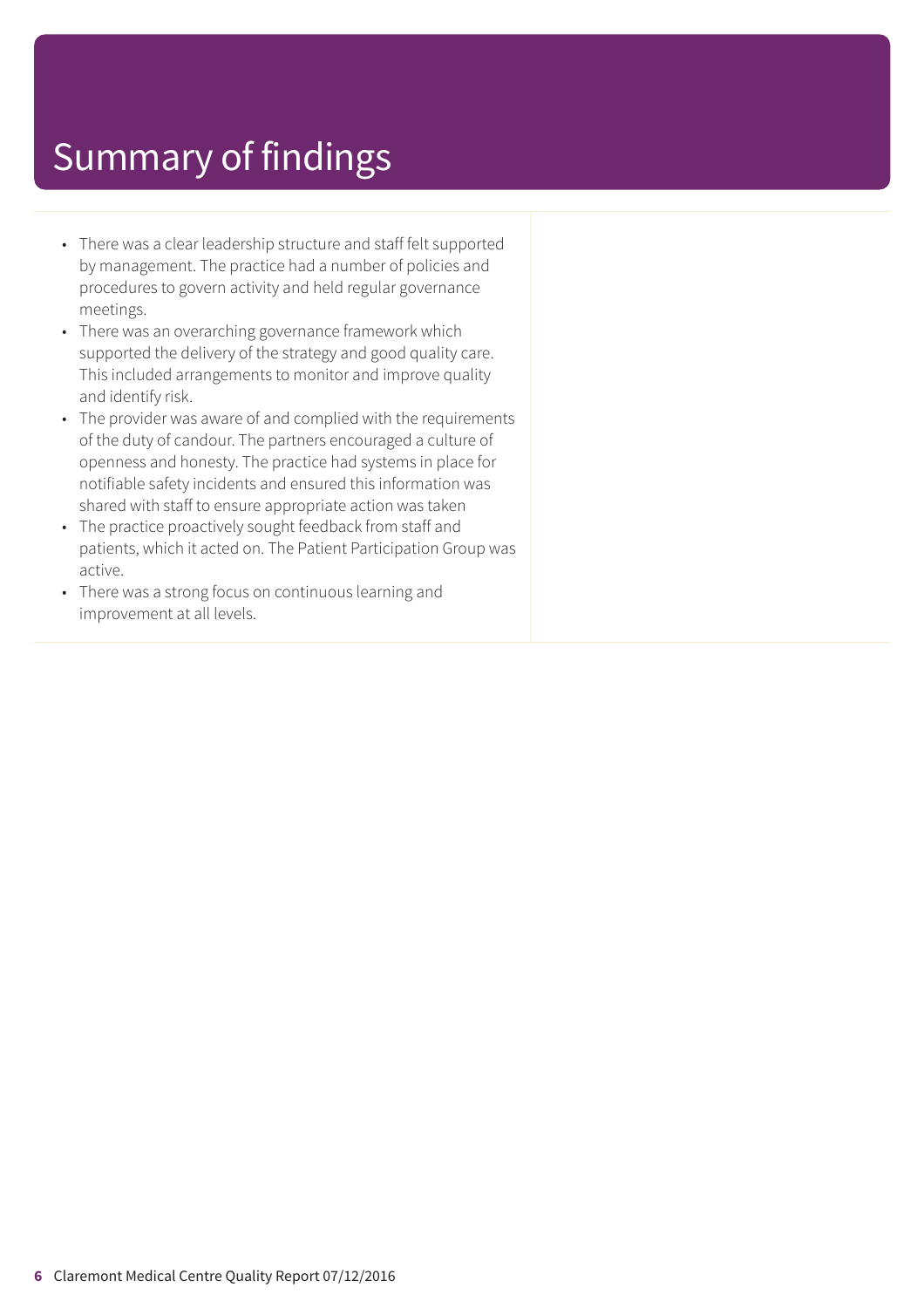### The six population groups and what we found

We always inspect the quality of care for these six population groups.

#### **Older people**

The practice is rated as good for the care of older people.

- The practice offered proactive, personalised care to meet the needs of the older people in its population.
- The practice was responsive to the needs of older people, and offered home visits and urgent appointments for those with enhanced needs.
- A monthly hearing aid clinic was provided at the practice, which was delivered by a volunteer from the audiology department at the local Hospital; the clinic included hearing aid checks and battery fitting.
- There was a designated GP responsible for end of life care; with systems in place for them to be contacted outside of working hours.

#### **People with long term conditions**

The practice is rated as good for the care of people with long-term conditions.

- Nursing staff had lead roles in chronic disease management and patients at risk of hospital admission were identified as a priority.
- Overall, performance for diabetes related indicators was better than the Clinical Commissioning Group (CCG) and national average. The practice achieved 100% of the total QOF points available, compared with an average of 92% locally and 89% nationally; however, their exception reporting rate was higher than average for all but two of the 10 diabetes indicators. We viewed a selection of patient notes for diabetic patients who had been excepted from diabetes indicators and found that in all cases the reason for them being excepted was clinically appropriate.
- Longer appointments and home visits were available when needed.
- All these patients had a named GP and a structured annual review to check their health and medicines needs were being met. For those patients with the most complex needs, the named GP worked with relevant health and care professionals to deliver a multidisciplinary package of care.

**Good –––**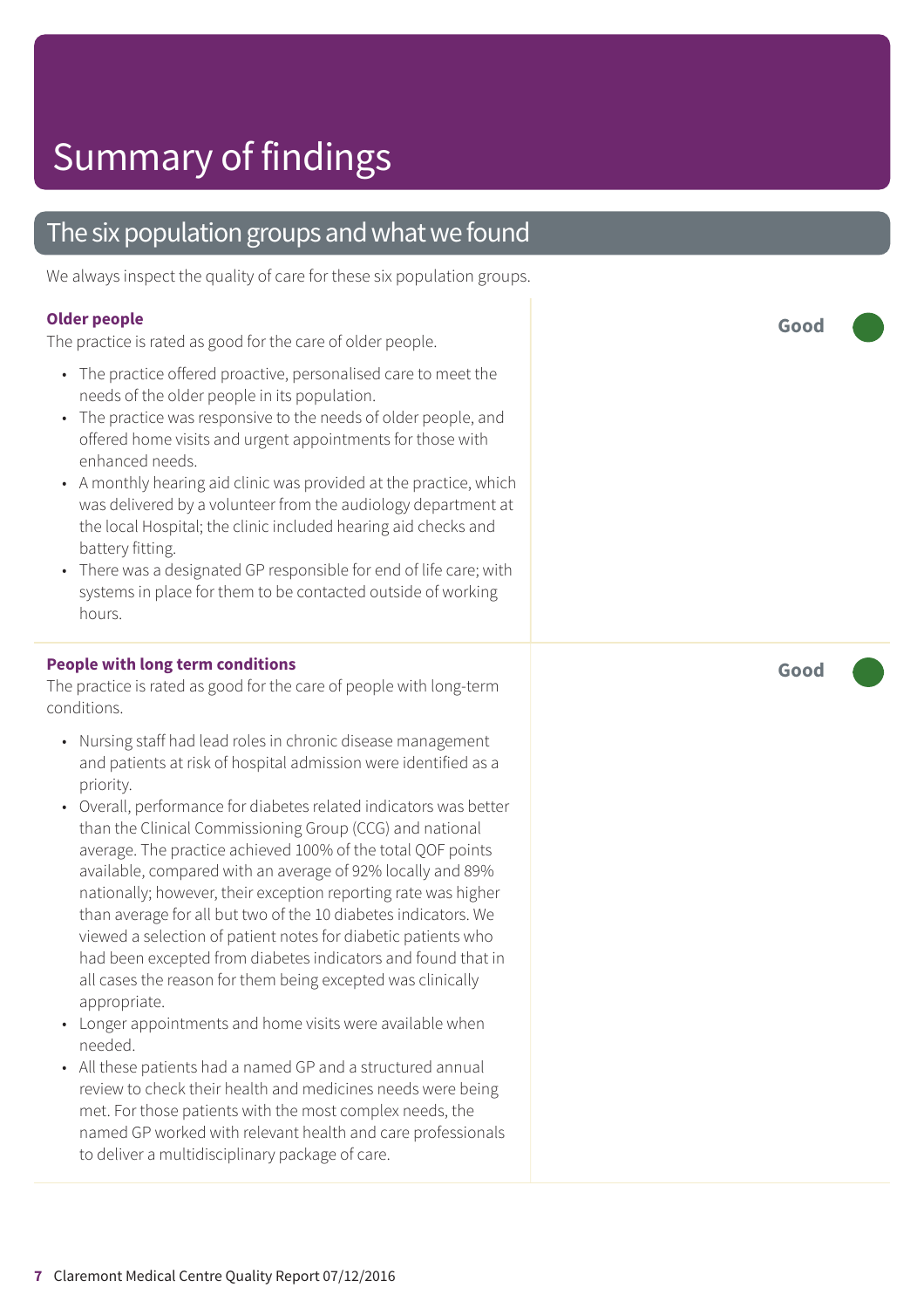#### **Families, children and young people**

The practice is rated as good for the care of families, children and young people.

- There wer e systems in plac e t o identify and follow up children living in disadvantaged circumstances and who wer e at risk , for example, children and young people who had a high number of Accident and Emer genc y (A&E) attendances. Immunisation rates wer e relatively high for all standar d childhood immunisations.
- Patients told us that children and young people wer e tr eated in an ag e-appropriat e way and wer e recognised as individuals, and we saw evidenc e t o confirm this.
- Cervical screening had been carried-out for 82% of women registered at the practice aged 25-64, which was comparable to the Clinical Commissioning Group (C CG) averag e of 83% and national averag e of 82%.
- Appointments wer e available outside of school hour s and the premises wer e suitable for children and babies.
- We saw positive examples of joint working with midwives and health visitors.

#### **Working ag e people (including those recently r etired and students)**

The practice is rated as good for the care of working-age people (including those recently retired and students).

- The needs of the working age population, those recently retired and students had been identified and the practic e had adjusted the services it offered to ensure these were accessible, flexible and offered continuity of care.
- The practic e had recently begun offering Saturday morning appointments for patients who were unable to attend the practic e during the week. The y also ensured that additional services such as in-house counselling and the smoking cessation support group wer e provided at times when working people could attend.
- The practice was proactive in offering online services as well as a full rang e of health promotion and screening that reflects the needs for this ag e group.
- The practice provided a full rang e of sexual health services, including contraceptive implants and coils. The y wer e in the process of working towards accreditation from the Kingston Int egrated Sexual Health Network , which recognised high quality sexual health services. The practic e provided anonymised sexually transmitted infection testing kits in the reception ar ea.

**Good –––**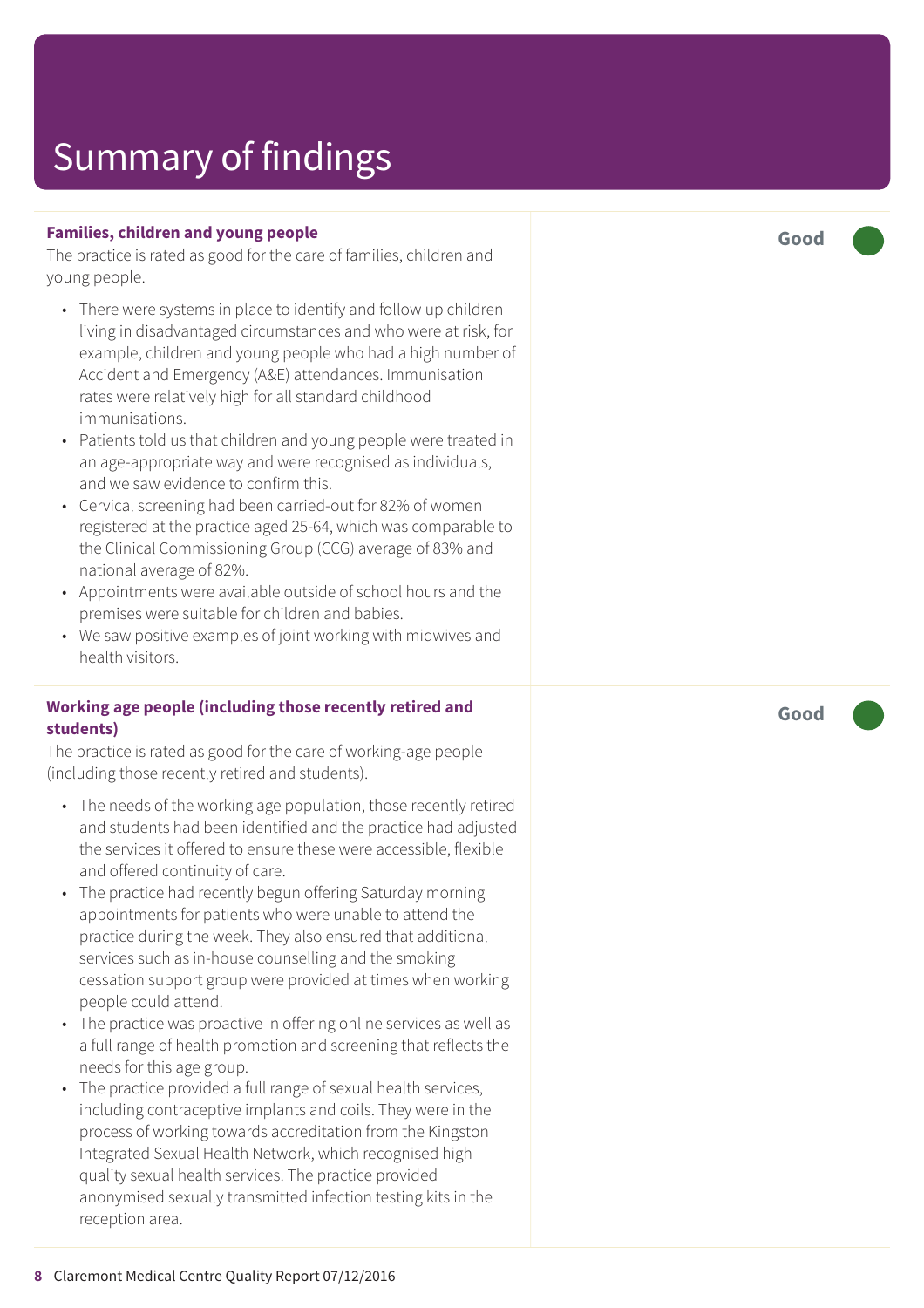#### **People whose circumstances may mak e them vulnerable**

The practic e is rated as good for the car e of people whose circumstances may mak e them vulnerable.

- The practice held a register of patients living in vulnerable circumstances including homeless people, and those with a learning disability. A YMCA homeless shelter was located a short distanc e from the practice, and we wer e told many of the people staying there registered with the practice. Information about housing support services and charities was available for these patients.
- The practic e offered longer appointments for patients with a learning disability; this was flagged on the practic e ' s computer system so that a longer appointment was automatically booked for these patients.
- The practice regularly worked with other health care professionals in the case management of vulnerable patients.
- The practice informed vulnerable patients about how to access various support groups and voluntar y or ganisations.
- Two of the GPs at the practice had completed diplomas in drug misuse and the practice was able to prescribe medicines such as methadone for patients who were withdrawing from illegal drug use.
- Staff knew how to recognise signs of abuse in vulnerable adults and children. Staff wer e awar e of their responsibilities r e garding information sharing, documentation of saf eguarding concerns and how to contact relevant agencies in normal working hours and out of hours.

#### **People experiencing poor mental health (including people with dementia)**

The practice is rated as good for the care of people experiencing poor mental health (including people with dementia).

- The practice had 40 patients diagnosed with dementia and 88% of these patients had their care reviewed in a face to face meeting in the last 12 months, which was better than the C C G averag e of 83% and national averag e of 84%.
- The practice had 91 patients diagnosed with schizophrenia, bipolar affective disorder and other psychoses, and had recorded a comprehensive care plan for 100% of these patients, compared to a CCG average of 92% and national average of 88%.
- The practice regularly worked with multi-disciplinary teams in the case management of patients experiencing poor mental health, including those with dementia.

**Good –––**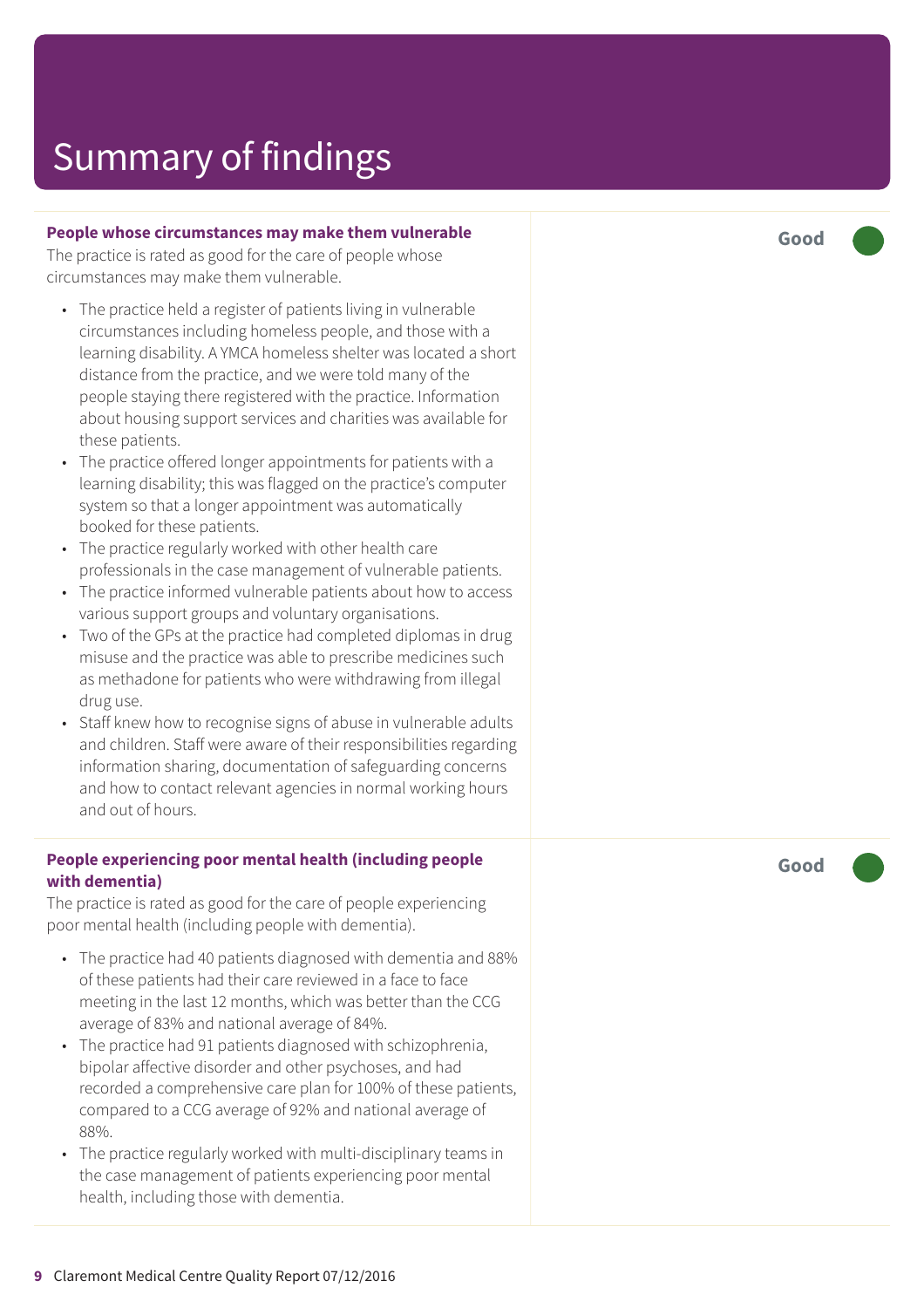- The practice registered all patients living in a local care home for patients with severe mental health needs and held quarterly meetings with staff from this facility to review the needs of these patients.
- The practice had told patients experiencing poor mental health about how to access various support groups and voluntary organisations. They had produced a mental health "crisis" sheet for patients to advise them how to seek help should their mental health deteriorate.
- The practice provided an in-house counselling service for patients, which was delivered by volunteer counsellors.
- The practice carried out advance care planning for patients with dementia.
- There was a system in place to follow up patients who had attended accident and emergency where they may have been experiencing poor mental health.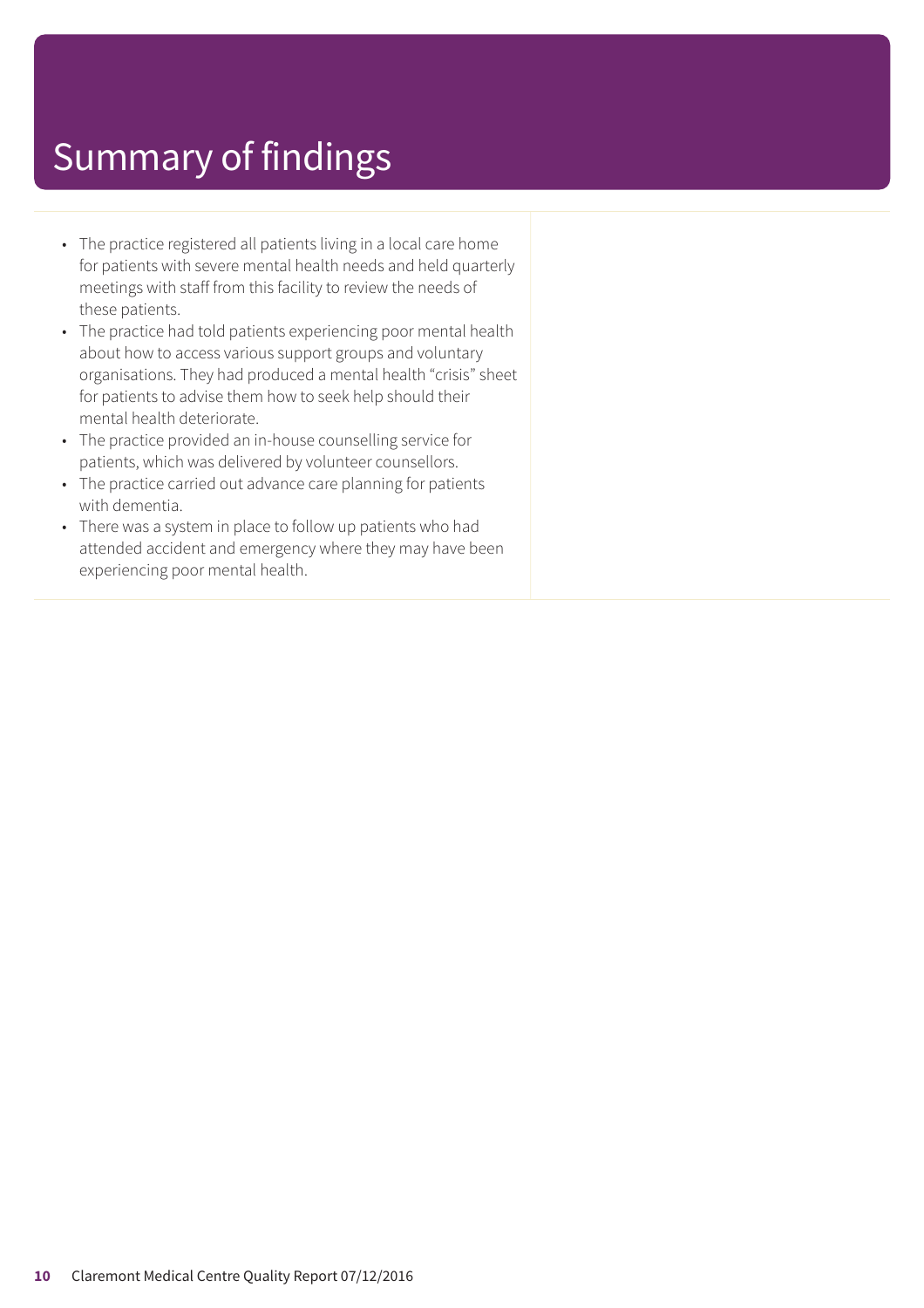### What people who use the service say

The national GP patient survey results were published in July 2016. The results showed the practice was performing in line with local and national averages. Three hundred and thirty seven survey forms were distributed and 127 were returned. This represented approximately 1% of the practice's patient list.

- 72% of patients found it easy to get through to this practice by phone compared to the CCG average of 69% and national average of 73%.
- 78% of patients were able to get an appointment to see or speak to someone the last time they tried compared to the CCG average of 83% and national average of 85%.
- 87% of patients described the overall experience of this GP practice as good compared to the CCG average of 84% and national average of 85%.
- 81% of patients said they would recommend this GP practice to someone who has just moved to the local area compared to the CCG and national average of 78%.

As part of our inspection we also asked for CQC comment cards to be completed by patients prior to our inspection. We received 31 comment cards, the majority of which were positive about the standard of care received. Patients commented that they felt that staff at the practice listened to their concerns and gave them sufficient time during appointments. Two comment cards contained negative comments about the quality of care received.

We spoke with nine patients during the inspection. All nine patients said they were satisfied with the care they received and thought staff were approachable, committed and caring. For the period from January to September 2016, 56 patients had completed the "Friends and Family Test", and of those 54 patients (96%) said they would recommend the practice to a family member or friend.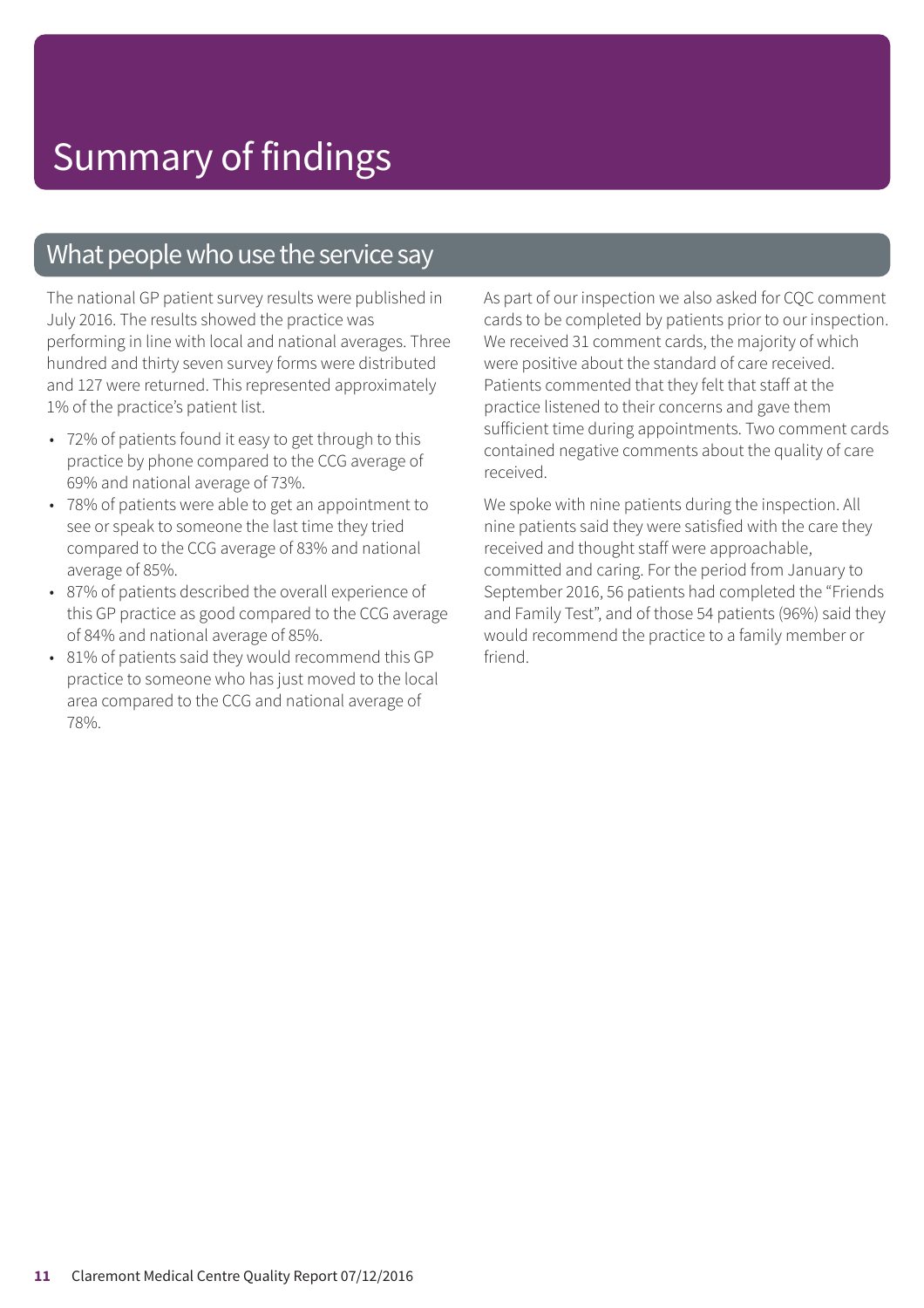

# Claremont Medical Centre **Detailed findings**

### Our inspection team

#### **Our inspection team was led by:**

Our inspection team was led by a CQC Lead Inspector**.** The team included a GP specialist adviser and an Expert by Experience.

### **Background to Claremont Medical Centre**

Claremont Medical Centre provides primary medical services in Surbiton to approximately 11,000 patients and is one of 23 practices in Kingston Clinical Commissioning Group (CCG). The practice provides training placements for GP registrars and GPs returning to clinical practice.

The practice population is in the second least deprived decile in England. The proportion of children registered at the practice who live in income deprived households is 10%, which is lower than the CCG average of 12%; and for older people the practice value is 13%, which is the same as the CCG average. The practice has a smaller proportion of patients aged 10 to 24 years and aged 45 years and older, and a larger proportion of patients aged 25 to 44 years. Of patients registered with the practice, the largest group by ethnicity are white (80%), followed by asian (12%), mixed (4%), black (2%) and other non-white ethnic groups (2%).

The practice operates from a 2-storey purpose-built premises. A small amount of car parking is available at the practice, and there is space to park in the surrounding streets. The reception desk, waiting area, four GP consultation rooms and a treatment room are situated on the ground floor. The practice manager's office, three GP

consultation rooms, a treatment room and three counselling rooms are situated on the first floor. A lift is available for patients who are unable to access the first floor using the stairs.

The practice team at the surgery is made up of one part time female GP and three part time male GPs who are partners. In addition, three part time female salaried GPs are employed by the practice and one GP registrar. In total 35 GP sessions are available per week, plus six registrar sessions. The practice also employs two part time female nurses and two part time healthcare assistants. The clinical team are supported by a practice manager, deputy practice manager, six reception staff, and a secretary.

The practice operates under a General Medical Services (GMS) contract, and is signed up to a number of local and national enhanced services (enhanced services require an enhanced level of service provision above what is normally required under the core GP contract).

The practice is open between 8:20am and 6:30pm every weekday apart from Wednesday when they close at 5:50pm. Appointments start at 8.30am every weekday morning and run until 12:00pm on Mondays and Tuesdays, to 12:40pm on Wednesdays and to 1:30pm on Thursdays and Fridays. Afternoon clinics run from 3pm to 6:30pm on Mondays, from 3:20pm to 6:30pm on Tuesdays, from 1pm to 5:30pm on Wednesdays, and from 2pm to 6:30pm on Fridays. Extended hours surgeries are offered between 6:30pm and 7:50pm on Mondays, from 6:30pm to 7:20pm on Thursdays and from 8:30am to 11:30am on Saturdays.

When the practice is closed patients are directed to contact the local out of hours service.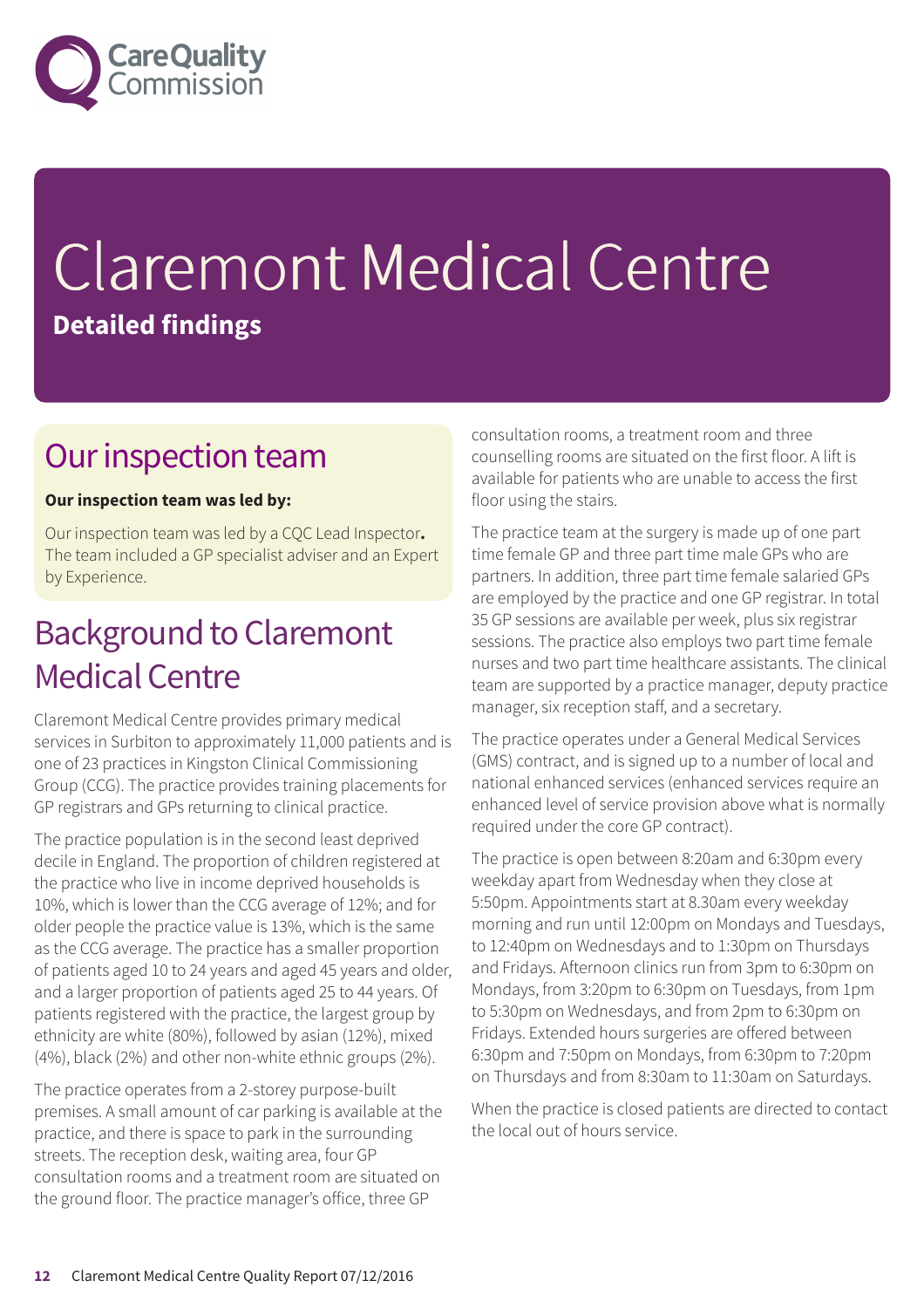# Detailed findings

The practice is registered as a partnership with the Care Quality Commission to provide the regulated activities of diagnostic and screening services; maternity and midwifery services; treatment of disease, disorder or injury; surgical procedures; and family planning.

### Why we carried out this inspection

We carried out a comprehensive inspection of this service under Section 60 of the Health and Social Care Act 2008 as part of our regulatory functions. The inspection was planned to check whether the provider is meeting the legal requirements and regulations associated with the Health and Social Care Act 2008, to look at the overall quality of the service, and to provide a rating for the service under the Care Act 2014.

### How we carried out this inspection

Before visiting, we reviewed a range of information we hold about the practice and asked other organisations to share what they knew. We carried out an announced visit on 18 October 2016. During our visit we:

- Spoke with a range of staff including GPs, nursing staff, receptionists, the practice manager and deputy practice manager, and spoke with patients who used the service.
- Observed how patients were being cared for and talked with carers and/or family members.
- Reviewed an anonymised sample of the personal care or treatment records of patients.
- Reviewed comment cards where patients and members of the public shared their views and experiences of the service.

To get to the heart of patients' experiences of care and treatment, we always ask the following five questions:

- Is it safe?
- Is it effective?
- Is it caring?
- Is it responsive to people's needs?
- Is it well-led?

We also looked at how well services were provided for specific groups of people and what good care looked like for them. The population groups are:

- Older people
- People with long-term conditions
- Families, children and young people
- Working age people (including those recently retired and students)
- People whose circumstances may make them vulnerable
- People experiencing poor mental health (including people with dementia).

Please note that when referring to information throughout this report, for example any reference to the Quality and Outcomes Framework data, this relates to the most recent information available to the CQC at that time.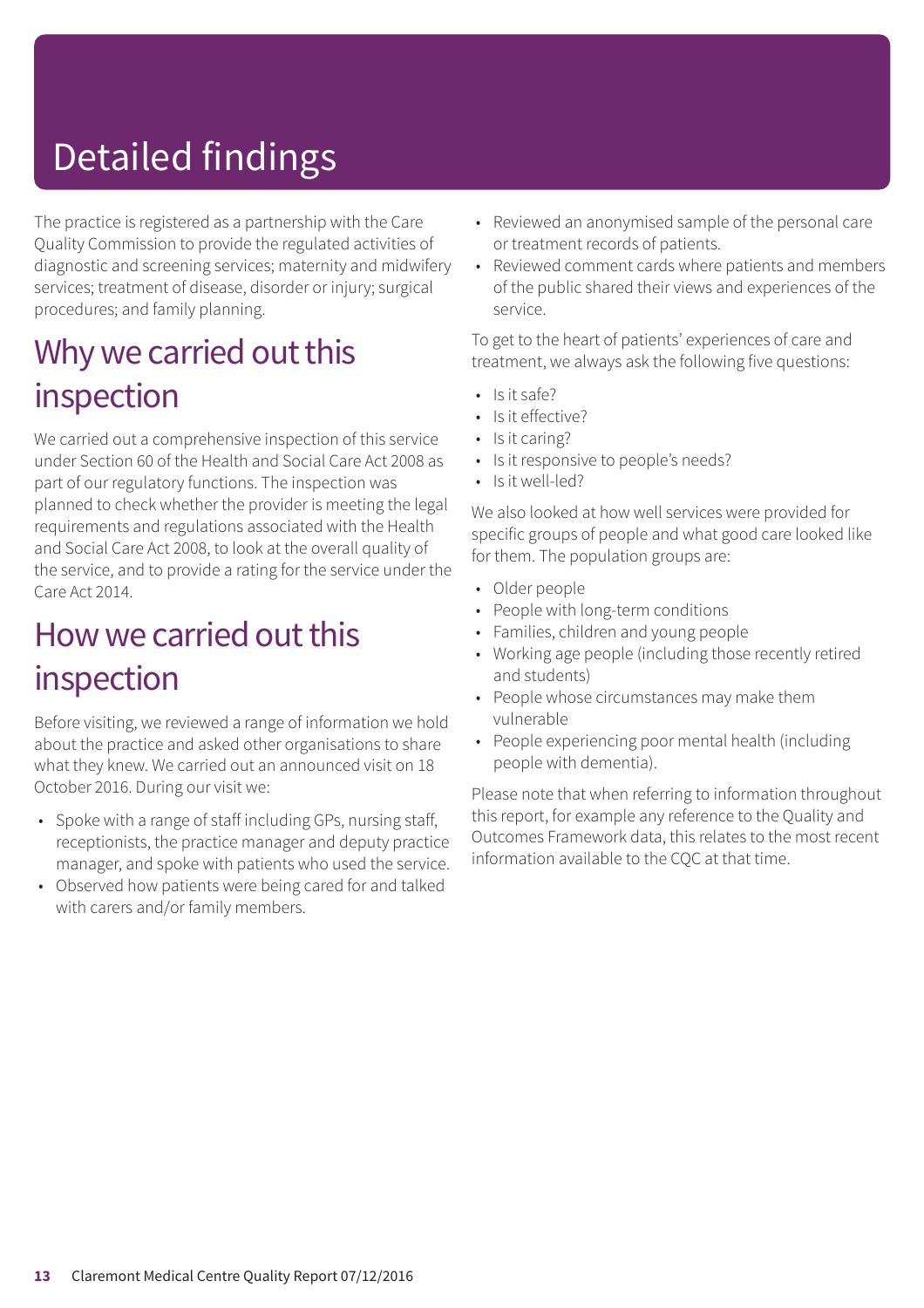## Are services safe?

### **Our findings**

#### **Safe track record and learning**

There was a system in place for reporting and recording significant events.

- Staff told us they would inform the practice manager of any incidents, these would then be added to the agenda for the next weekly clinical meeting and discussions would be recorded as part of the minutes of that meeting. There was a recording form available; however, it was not consistently used. We saw evidence that the practice complied with the duty of candour. (The duty of candour is a set of specific legal requirements that providers of services must follow when things go wrong with care and treatment).
- We saw evidence that when things went wrong with care and treatment, patients were informed of the incident, received reasonable support, truthful information, a written apology and were told about any actions to improve processes to prevent the same thing happening again.
- The practice carried out a thorough analysis of the significant events.

We reviewed safety records, incident reports, patient safety alerts and minutes of meetings where these were discussed. We saw evidence that lessons were shared and action was taken to improve safety in the practice. For example, following a needlestick injury which occurred as a result of a needle being incorrectly disposed of, all staff were provided with a refresher session on the practice's sharps policy and those responsible for incorrectly disposing of the needle attended further sharps training.

#### **Overview of safety systems and processes**

The practice had clearly defined and embedded systems, processes and practices in place to keep patients safe and safeguarded from abuse, which included:

• Arrangements were in place to safeguard children and vulnerable adults from abuse. These arrangements reflected relevant legislation and local requirements. Policies were accessible to all staff. The policies clearly outlined who to contact for further guidance if staff had concerns about a patient's welfare. There was a lead member of staff for safeguarding. The GPs attended safeguarding meetings when possible and always

provided reports where necessary for other agencies. Staff demonstrated they understood their responsibilities and all had received training on safeguarding children and vulnerable adults relevant to their role. GPs and nurses were trained to child protection or child safeguarding level 3 and all other staff were trained to level 2.

- A notice in the waiting room advised patients that chaperones were available if required. All staff who acted as chaperones were trained for the role and had received a Disclosure and Barring Service (DBS) check. (DBS checks identify whether a person has a criminal record or is on an official list of people barred from working in roles where they may have contact with children or adults who may be vulnerable).
- The practice maintained appropriate standards of cleanliness and hygiene. We observed the premises to be clean and tidy. The practice nurse was the infection control clinical lead who liaised with the local infection prevention teams to keep up to date with best practice. There was an infection control protocol in place and staff had received up to date training. Annual infection control audits were undertaken and we saw evidence that action was taken to address any improvements identified as a result.
- The arrangements for managing medicines, including emergency medicines and vaccines, in the practice kept patients safe (including obtaining, prescribing, recording, handling, storing, security and disposal). Processes were in place for handling repeat prescriptions which included the review of high risk medicines. The practice carried out regular medicines audits, with the support of the local CCG pharmacy teams, to ensure prescribing was in line with best practice guidelines for safe prescribing. Blank prescription forms and pads were securely stored and there were systems in place to monitor the use of prescription pads but there was no log of the stock of prescription printer sheets. Patient Group Directions had been adopted by the practice to allow nurses to administer medicines in line with legislation (PGDs are written instructions for the supply or administration of medicines to groups of patients who may not be individually identified before presentation for treatment). Patient Specific Directions (PSDs) were in place to allow the healthcare assistant to administer medicines. (PSDs are written instructions from a qualified and registered prescriber for a medicine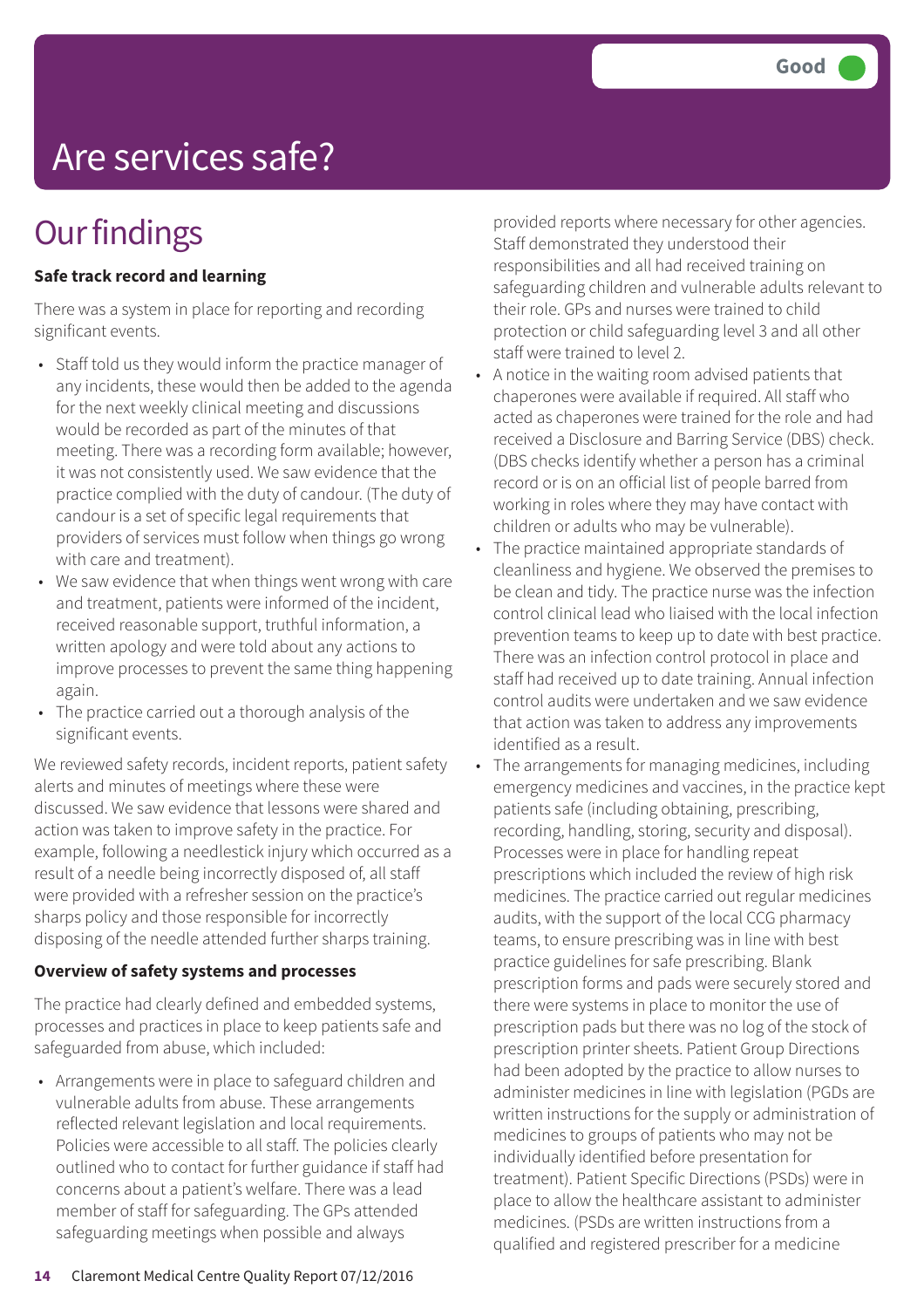### Are services safe?

including the dose, route and frequency or appliance to be supplied or administered to a named patient after the prescriber has assessed the patient on an individual basis). We saw examples of these.

• We reviewed five personnel files and overall found appropriate recruitment checks had been undertaken prior to employment. For example, proof of identification, references, qualifications, and registration with the appropriate professional body. We found that in the case of one of the salaried GPs, a Disclosure and Barring Service (DBS) check had not been performed by the practice prior to employment; however, the practice had on file evidence of a DBS check which had been performed at the GP's previous employment. The new practice manager was in the process of reviewing the practice's recruitment procedure, and we saw evidence of appropriate risk assessments relating to DBS checks having been completed on the most recently recruited members of staff.

#### **Monitoring risks to patients**

Risks to patients were assessed and well managed.

• There were procedures in place for monitoring and managing risks to patient and staff safety. There was a health and safety policy available with a poster in the reception office which identified local health and safety representatives. The practice had up to date fire risk assessments and carried out regular fire drills. All electrical equipment was checked to ensure the equipment was safe to use and clinical equipment was checked to ensure it was working properly. The practice had a variety of other risk assessments in place to monitor safety of the premises such as control of substances hazardous to health and infection control. They were in the process of arranging for a formal

Legionella assessment to be completed, but in the meantime had completed an assessment of their Legionella risk and found it to be low based on the type of boiler that they had in place (Legionella is a term for a particular bacterium which can contaminate water systems in buildings).

• Arrangements were in place for planning and monitoring the number of staff and mix of staff needed to meet patients' needs. There was a rota system in place for all the different staffing groups to ensure enough staff were on duty.

#### **Arrangements to deal with emergencies and major incidents**

The practice had adequate arrangements in place to respond to emergencies and major incidents.

- There was an instant messaging system on the computers in all the consultation and treatment rooms which alerted staff to any emergency.
- All staff received annual basic life support training and there were emergency medicines available in the treatment room.
- The practice had a defibrillator available on the premises and oxygen with adult and children's masks. A first aid kit and accident book were available.
- Emergency medicines were easily accessible to staff in a secure area of the practice and all staff knew of their location. All the medicines we checked were in date and stored securely.

The practice had a comprehensive business continuity plan in place for major incidents such as power failure or building damage. The plan included emergency contact numbers for staff.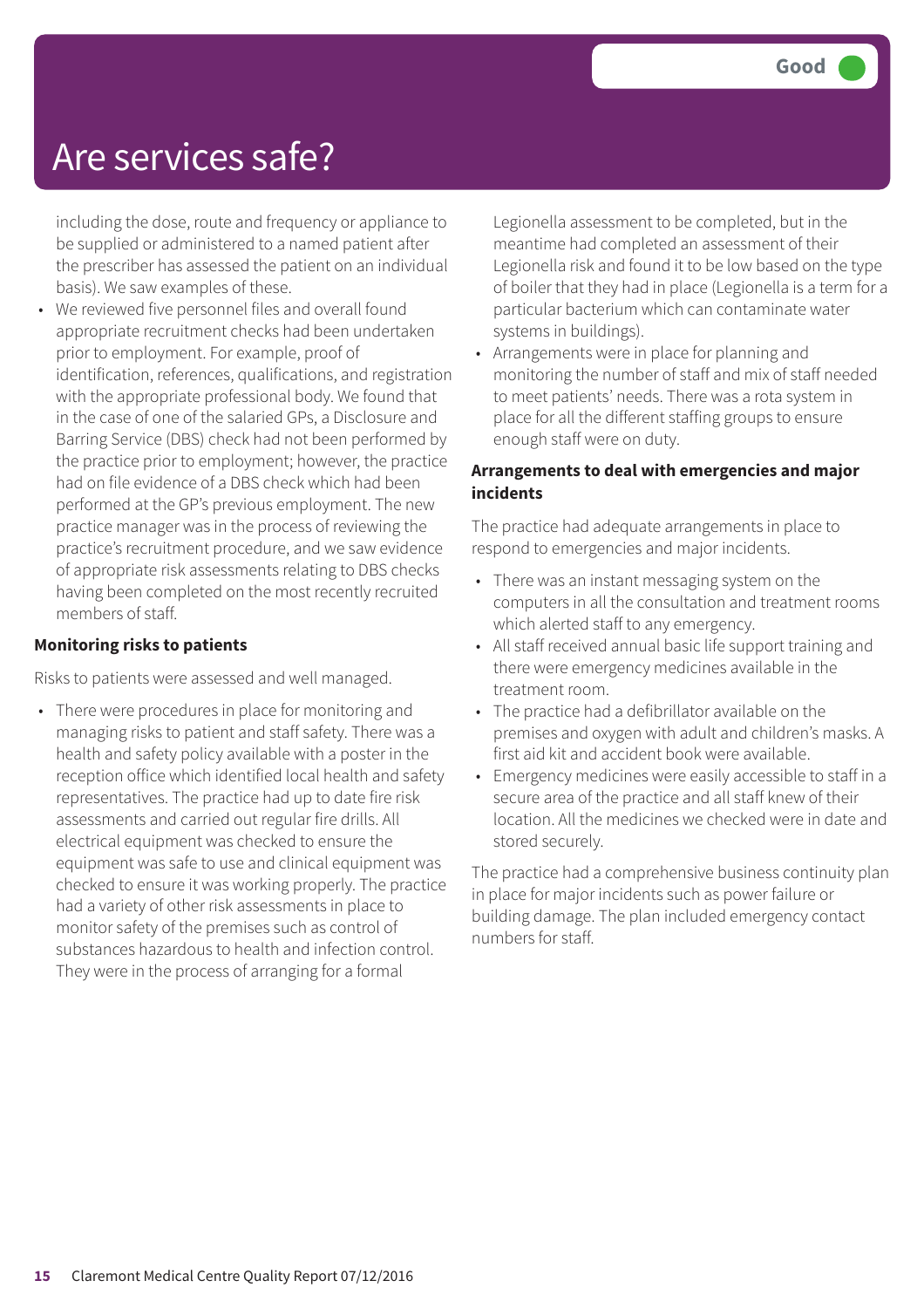## Are services effective?

(for example, treatment is effective)

### **Our findings**

The practice assessed needs and delivered care in line with relevant and current evidence based guidance and standards, including National Institute for Health and Care Excellence (NICE) best practice guidelines.

- We saw evidence that the practice acted on safety alerts and guidance updates; however, they did not have a system in place to filter the alerts received so that only those relevant to general practice were distributed to staff, nor did they keep a record of the action they had taken in response to alerts.
- Staff had access to guidelines from NICE and used this information to deliver care and treatment that met patients' needs.

#### **Management, monitoring and improving outcomes for people**

The practice used the information collected for the Quality and Outcomes Framework (QOF) and performance against national screening programmes to monitor outcomes for patients. (QOF is a system intended to improve the quality of general practice and reward good practice). The most recent published results were 100% of the total number of points available; however, the practice had a higher than average exception reporting rate overall (15% compared to a CCG average of 10% and national average of 9%). Their exception reporting rate was particularly high for indicators relating to heart failure, hypertension, chronic kidney disease and diabetes. (Exception reporting is the removal of patients from QOF calculations where, for example, the patients are unable to attend a review meeting or certain medicines cannot be prescribed because of side effects). We reviewed a sample of patients who had been excepted from diabetes indicators, and in all cases found that the reason for their exception was clinically appropriate.

This practice was not an outlier for any QOF (or other national) clinical targets. Data from 2014/15 showed:

• Overall performance for diabetes related indicators were better than the CCG and national averages. The practice achieved 100% of the total QOF points available, compared with an average of 92% locally and 89% nationally; however, their exception reporting rate for diabetes indicators was 15%, compared to a CCG average of 13% and national average of 11%.

- The proportion of diabetic patients who had a record of well controlled blood pressure in the preceding 12 months was 77%, which was comparable to the CCG average of 80% and national average of 78%; however, the practice's exception reporting rate for this indicator was 26%, compared to a CCG average of 11% and national average of 9%.
- The proportion of diabetic patients with a record of well controlled blood glucose levels in the preceding 12 months was 84%, compared to a CCG average of 80% and national average of 78%; however, the practice's exception reporting rate for this indicator was 27%, compared to a CCG average of 14% and national average of 12%.
- The proportion of these patients with a record of a foot examination and risk classification in the preceding 12 months was 98% (CCG and national average 88%).
- The practice had 40 patients diagnosed with dementia and 88% of these patients had had their care reviewed in a face to face meeting in the last 12 months, which was better than the CCG average of 83% and national average of 84%; however, the practice's exception reporting rate for this indicator was 18%, compared to a CCG and national average of 8%.
- The practice had 91 patients diagnosed with schizophrenia, bipolar affective disorder and other psychoses, and had recorded a comprehensive care plan for 100% of these patients, compared to a CCG average of 92% and national average of 88%.
- The practice had 27 patients diagnosed with dementia and 88% of these patients had had their care reviewed in a face to face meeting in the last 12 months, which was better than the CCG average of 83% and national average of 84%.
- The practice had 45 patients diagnosed with schizophrenia, bipolar affective disorder and other psychoses, and had recorded a comprehensive care plan for 100% of these patients, compared to a CCG average of 92% and national average of 88%.

There was evidence of quality improvement including clinical audit.

- There had been 10 clinical audits carried out in the last two years, seven of these were completed audits where the improvements made were implemented and monitored.
- Findings were used by the practice to improve services. For example, the practice had conducted an audit of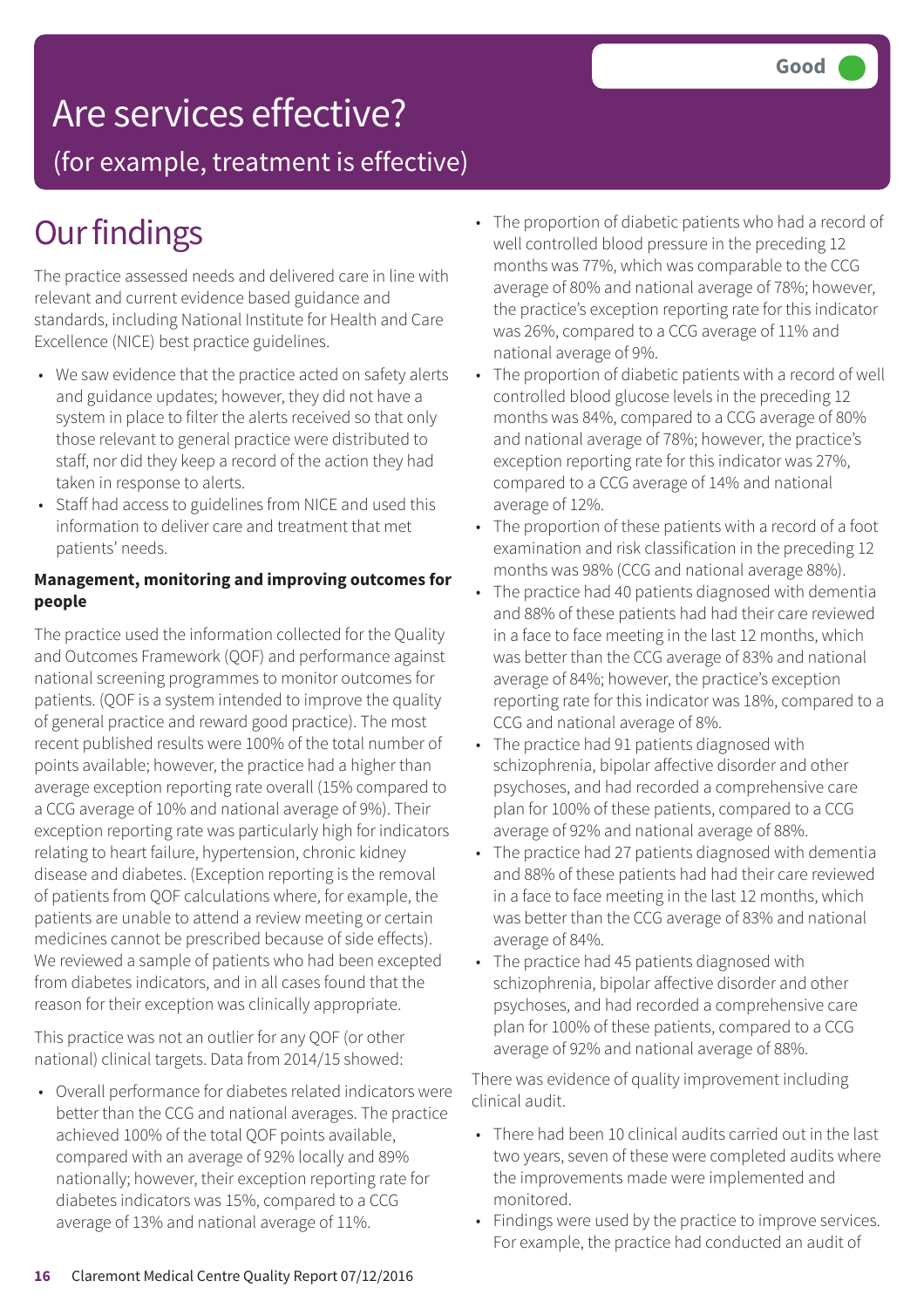# Are services effective?

(for example, treatment is effective)

care provided to patients with asthma. The initial audit had found that the practice was performing below the expected standard for several indicators, such as performing annual checks of inhaler technique (55% achievement) and of inspiratory flow (25% achievement). Following this audit, staff were made aware of the areas requiring improvement and a review of the practice's recall system was performed to ensure that patients were being invited for annual checks. A re-audit found improvement in all areas; in particular, checks of inhaler technique and inspiratory flow had been completed for 76% of eligible patients in the preceding year.

The practice participated in local audits, national benchmarking, accreditation and peer review.

#### **Effective staffing**

Staff had the skills, knowledge and experience to deliver effective care and treatment.

- The practice had an induction programme for all newly appointed staff. This covered such topics as safeguarding, infection prevention and control, fire safety, health and safety and confidentiality.
- The practice could demonstrate how they ensured role-specific training and updating for relevant staff. For example, for those reviewing patients with long-term conditions. Nursing staff had attended update training such as wound management and attended practice nurse forums in order to keep their knowledge and skills up to date.
- Staff administering vaccines and taking samples for the cervical screening programme had received specific training which had included an assessment of competence. Staff who administered vaccines could demonstrate how they stayed up to date with changes to the immunisation programmes, for example by access to on line resources and discussion at practice meetings.
- The learning needs of staff were identified through a system of appraisals, meetings and reviews of practice development needs. Staff had access to appropriate training to meet their learning needs and to cover the scope of their work. This included ongoing support, one-to-one meetings, coaching and mentoring, clinical supervision and facilitation and support for revalidating GPs. Due to a transitional period following the abrupt departure of the previous practice manager, non-clinical

staff had not received a formal appraisal within the past 12 months; however, we saw evidence that the practice manager and deputy practice manager carried-out one-to-one meetings with all these staff every 2-3 months, which included discussions about staff members' performance and learning and development needs, and we were told that formal appraisals would be carried-out imminently.

• Staff received training that included: safeguarding, fire safety awareness, basic life support and information governance. Staff had access to and made use of e-learning training modules and in-house training.

#### **Coordinating patient care and information sharing**

The information needed to plan and deliver care and treatment was available to relevant staff in a timely and accessible way through the practice's patient record system and their intranet system.

- This included care and risk assessments, care plans, medical records and investigation and test results.
- The practice shared relevant information with other services in a timely way, for example when referring patients to other services.

Staff worked together and with other health and social care professionals to understand and meet the range and complexity of patients' needs and to assess and plan ongoing care and treatment. This included when patients moved between services, including when they were referred, or after they were discharged from hospital. Discussions took place with other health care professionals on a daily basis when they visited the practice, and formal minuted meetings took place on a monthly basis when care plans were routinely reviewed and updated for patients with complex needs.

#### **Consent to care and treatment**

Staff sought patients' consent to care and treatment in line with legislation and guidance.

- Staff understood the relevant consent and decision-making requirements of legislation and guidance, including the Mental Capacity Act 2005.
- When providing care and treatment for children and young people, staff carried out assessments of capacity to consent in line with relevant guidance.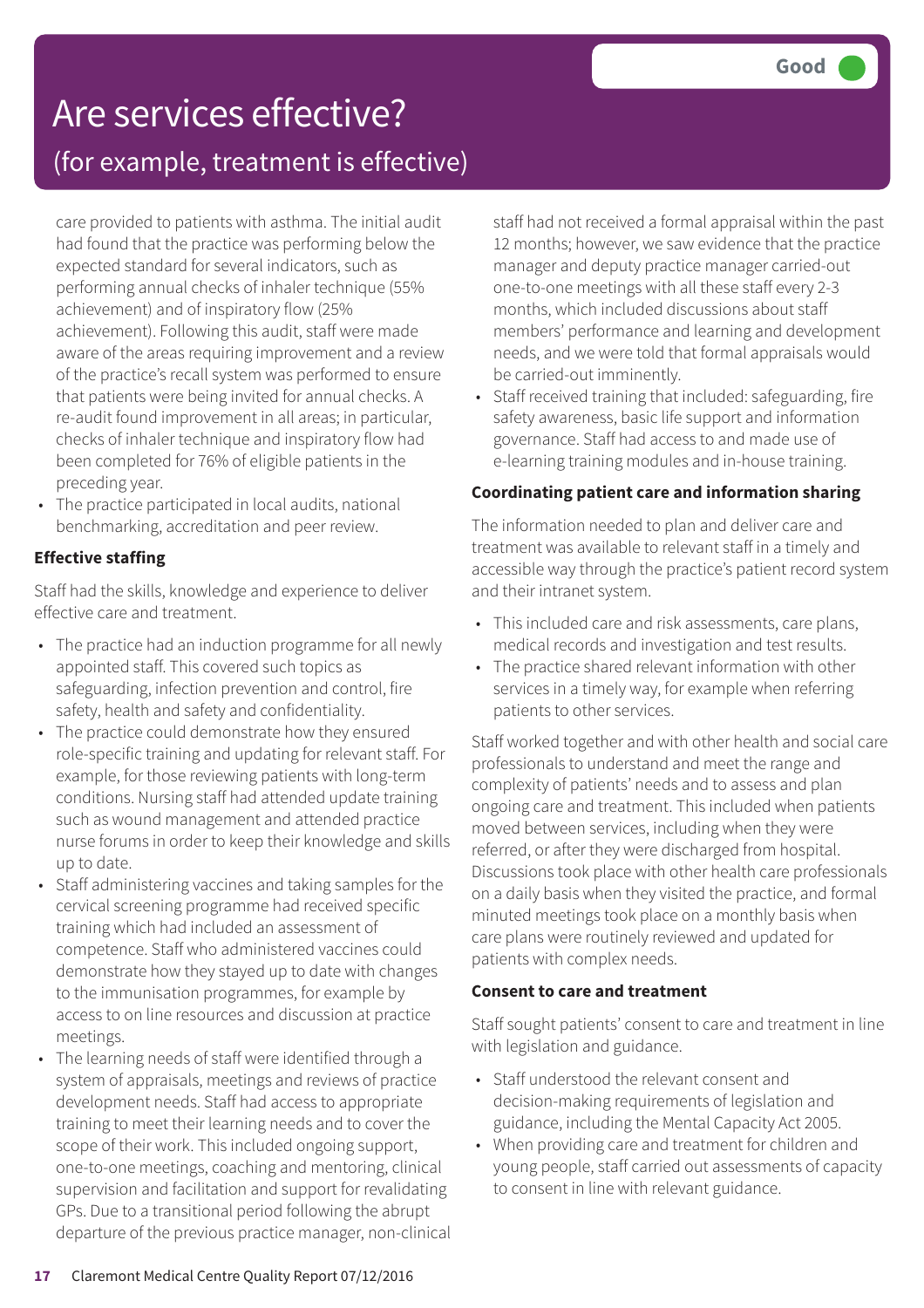### Are services effective?

### (for example, treatment is effective)

- Where a patient's mental capacity to consent to care or treatment was unclear the GP or practice nurse assessed the patient's capacity and, recorded the outcome of the assessment.
- We saw evidence that the practice gained patients' written consent for minor surgical procedures; however, there was no record of consent being taken for contraceptive procedures such as the fitting of coils and implants.

#### **Supporting patients to live healthier lives**

The practice identified patients who may be in need of extra support. For example:

- Patients receiving end of life care, carers, those at risk of developing a long-term condition and those requiring advice on their diet, smoking and alcohol cessation. Patients were signposted to the relevant service.
- A dietician was available on the premises and smoking cessation advice was available from a local support group who attended one evening per week.

The practice's uptake for the cervical screening programme was 82%, which was comparable to the CCG average of 83% and the national average of 82%. There was a policy to offer telephone reminders for patients who did not attend

for their cervical screening test. There were failsafe systems in place to ensure results were received for all samples sent for the cervical screening programme and the practice followed up women who were referred as a result of abnormal results. The practice also encouraged its patients to attend national screening programmes for bowel and breast cancer screening; their uptake for breast cancer screening was comparable to the CCG average (62%, compared to a CCG average of 67% and national average of 72%). Their uptake for bowel cancer screening was 48% compared to a CCG average of 55% and national average of 58%.

Childhood immunisation rates for the vaccinations given were comparable to CCG/national averages. For example, childhood immunisation rates for the vaccinations given to under two year olds ranged from 93% to 97% and five year olds from 85% to 96%.

Patients had access to appropriate health assessments and checks. These included health checks for new patients and NHS health checks for patients aged 40–74. Appropriate follow-ups for the outcomes of health assessments and checks were made, where abnormalities or risk factors were identified.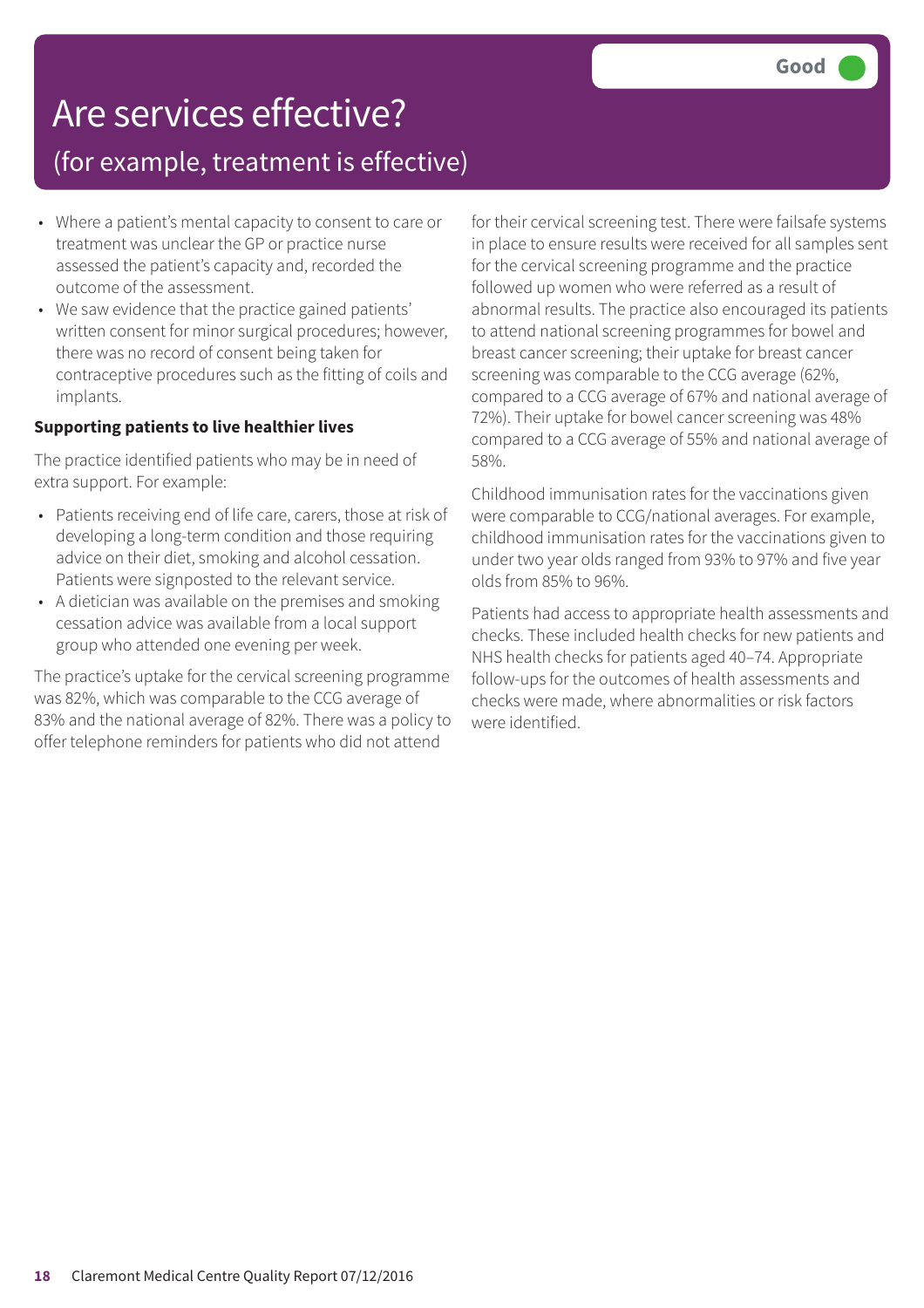# Are services caring?

### **Our findings**

#### **Kindness, dignity, respect and compassion**

We observed members of staff were courteous and helpful to patients and treated them with dignity and respect.

- Curtains were provided in consulting rooms to maintain patients' privacy and dignity during examinations, investigations and treatments.
- We noted that consultation and treatment room doors were closed during consultations; conversations taking place in these rooms could not be overheard.
- Reception staff knew when patients wanted to discuss sensitive issues or appeared distressed they could offer them a private room to discuss their needs.

All but two of the 31 patient Care Quality Commission comment cards we received were positive about the service experienced. Patients said they felt the practice offered an excellent service and staff were helpful, caring and treated them with dignity and respect.

We spoke with one member of the Patient Participation Group (PPG). They also told us they were satisfied with the care provided by the practice and said their dignity and privacy was respected. Comment cards highlighted that staff responded compassionately when they needed help and provided support when required.

Results from the national GP patient survey showed patients felt they were treated with compassion, dignity and respect. The practice was above average for its satisfaction scores on consultations with GPs and nurses. For example:

- 90% of patients said the GP was good at listening to them compared to the clinical commissioning group (CCG) and national average of 88%.
- 74% of patients said the GP gave them enough time compared to the CCG average of 83% and national average of 87%.
- 94% of patients said they had confidence and trust in the last GP they saw compared to the CCG and national average of 95%.
- 83% of patients said the last GP they spoke to was good at treating them with care and concern compared to the CCG average of 84% and national average of 86%.
- 90% of patients said the last nurse they spoke to was good at treating them with care and concern which was the same as the CCG and national average of .
- 88% of patients said they found the receptionists at the practice helpful compared to the CCG average of 86% and the national average of 87%.

#### **Care planning and involvement in decisions about care and treatment**

Patients told us they felt involved in decision making about the care and treatment they received. They also told us they felt listened to and supported by staff and had sufficient time during consultations to make an informed decision about the choice of treatment available to them. Patient feedback from the comment cards we received was also positive and aligned with these views. We also saw that care plans were personalised.

Results from the national GP patient survey showed patients responded positively to questions about their involvement in planning and making decisions about their care and treatment. Results were in line with local and national averages. For example:

- 86% of patients said the last GP they saw was good at explaining tests and treatments compared to the CCG average of 84% and the national average of 86%.
- 76% of patients said the last GP they saw was good at involving them in decisions about their care compared to the CCG average of 78% and national average of 81%.
- 76% of patients said the last nurse they saw was good at involving them in decisions about their care compared to the CCG average of 83% and national average of 86%.

The practice provided facilities to help patients be involved in decisions about their care:

• Staff told us that translation services were available for patients who did not have English as a first language. The electronic check-in machine allowed patients to select which language they required.

#### **Patient and carer support to cope emotionally with care and treatment**

Patient information leaflets and notices were available in the patient waiting area which told patients how to access a number of support groups and organisations. Information about support groups was also available on the practice website.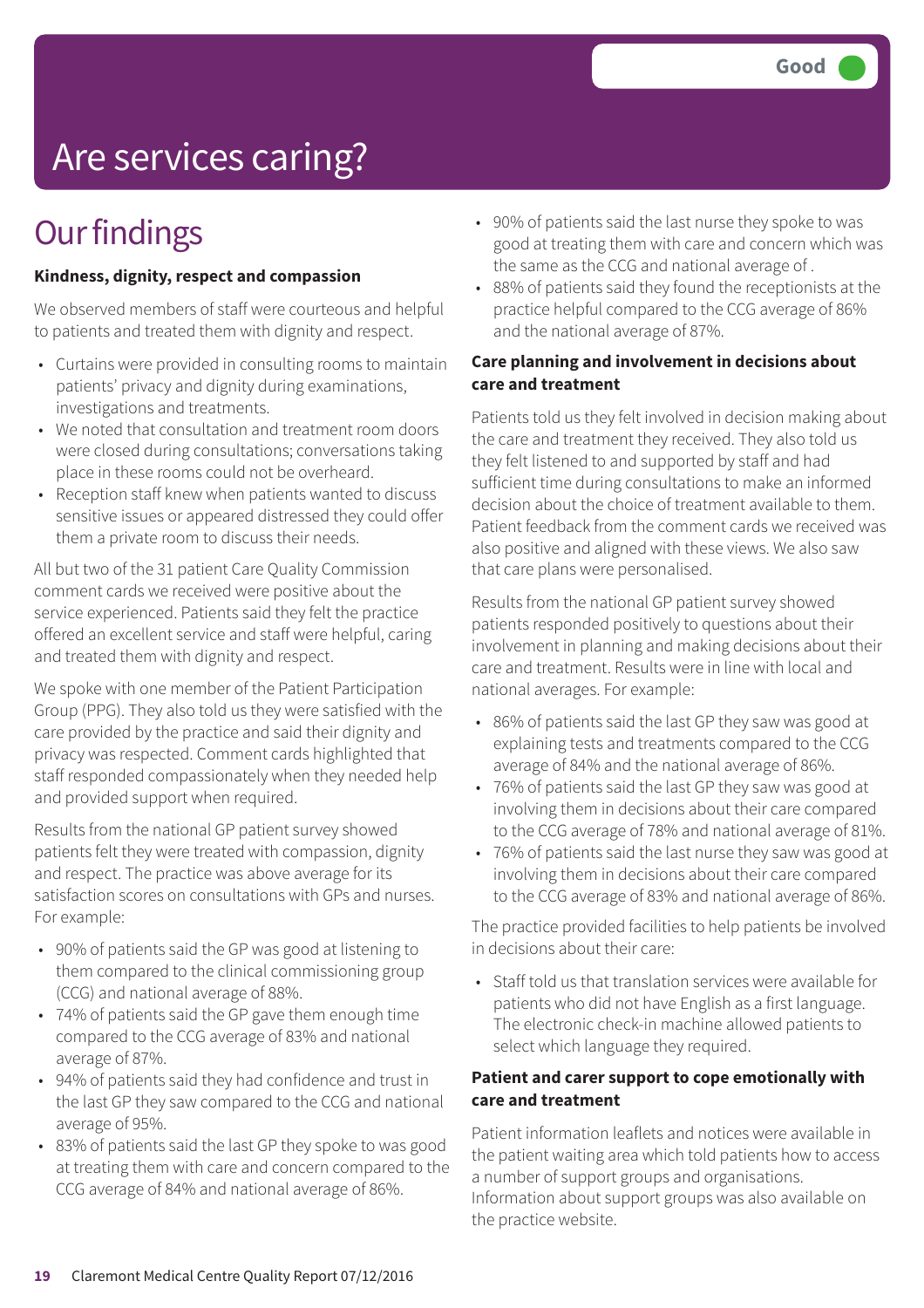### Are services caring?

The practice's computer system alerted GPs if a patient was also a carer. The practice had identified 103 patients as carers (approximately 1% of the practice list). Written information was available to direct carers to the various avenues of support available to them and the practice had previously hosted a coffee morning which included a talk on carers' rights.

Staff told us that if families had suffered bereavement, their usual GP contacted them. This call was either followed by a patient consultation at a flexible time and location to meet the family's needs and by giving them advice on how to find a support service. These patients were contacted again after a month and after a year following their bereavement.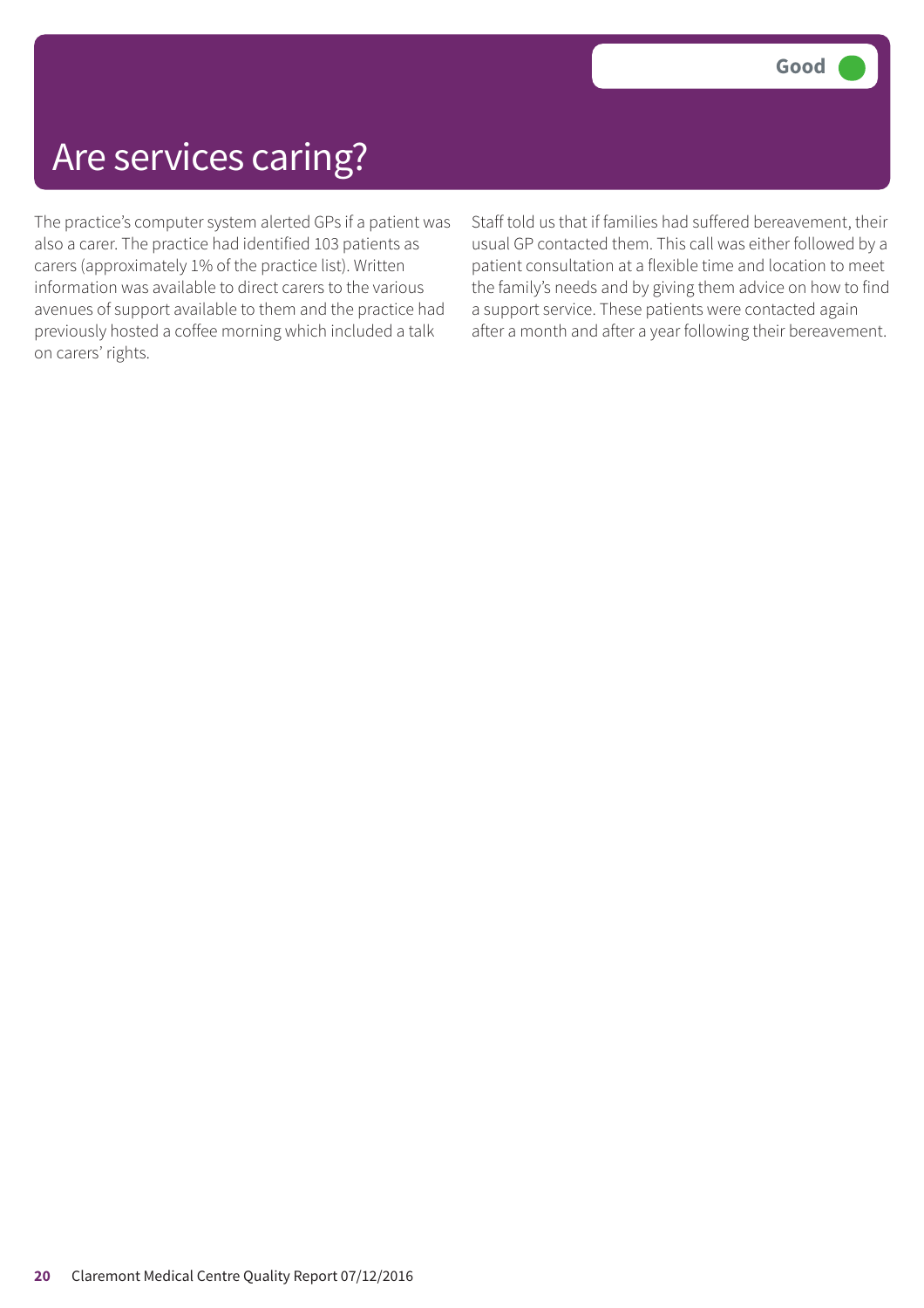# Are services responsive to people's needs?

(for example, to feedback?)

## **Our findings**

#### **Responding to and meeting people's needs**

The practice reviewed the needs of its local population and engaged with the NHS England Area Team and Clinical Commissioning Group (CCG) to secure improvements to services where these were identified. For example, in response to both a local initiative to reduce Accident and Emergency attendance and the needs of their patient population (who were largely of working age), the practice had begun to offer Saturday morning appointments and were in the process of introducing an in-house audiology service. They also provided in-house counselling services to their patients, which was delivered by trainee counsellors from local universities.

- The practice offered a 'Commuter's Clinic' on a Monday and Thursday evening and Saturday morning for working patients who could not attend during normal opening hours.
- There were longer appointments available for patients with a learning disability; these were flagged to alert reception staff when booking appointments for these patients.
- Home visits were available for older patients and patients who had clinical needs which resulted in difficulty attending the practice.
- Same day appointments were available for children and those patients with medical problems that require same day consultation.
- Patients were able to receive travel vaccinations available on the NHS as well as those only available privately.
- There were disabled facilities, a hearing loop and translation services available.

#### **Access to the service**

The practice was open between 8:20am and 6:30pm every weekday apart from Wednesday when they closed at 5:50pm. Appointments started at 8.30am every weekday morning and ran until 12:00pm on Mondays and Tuesdays, to 12:40pm on Wednesdays and to 1:30pm on Thursdays and Fridays. Afternoon clinics ran from 3:00pm to 6:30pm on Mondays, from 3:20pm to 6:30pm on Tuesdays, from

1pm to 5:30pm on Wednesdays, and from 2pm to 6:30pm on Fridays. Extended hours surgeries were offered between 6:30pm and 7:50pm on Mondays, from 6:30pm to 7:20pm on Thursdays and from 8:30am to 11:30am on Saturdays.

Results from the national GP patient survey showed that patient's satisfaction with how they could access care and treatment was comparable to local and national averages.

- 66% of patients were satisfied with the practice's opening hours compared to the CCG average of 74% and national average of 76%.
- 72% of patients said they could get through easily to the practice by phone compared to the CCG average of 69% and national average of 73%.

Overall, people told us on the day of the inspection that they were able to get appointments when they needed them; however, some patients said that it was difficult to get through to the practice by phone. The practice explained that as a result of their switch to a new patient records system, patients who had previously been registered for the online appointment booking system had to re-register before they could continue to book appointments online, which was resulting in a temporary increase in the number of patients phoning the practice to make an appointment. The practice had advertised the need for patients to re-register for the online service and was anticipating the pressure on the phone system reducing over time.

The practice had a system in place to assess:

- whether a home visit was clinically necessary; and
- the urgency of the need for medical attention.

Requests for home visits were recorded by reception staff and passed to the duty doctor. A doctor would then contact the patient by phone to assess whether a home visit was required. In cases where the urgency of need was so great that it would be inappropriate for the patient to wait for a GP home visit, alternative emergency care arrangements were made. Clinical and non-clinical staff were aware of their responsibilities when managing requests for home visits.

#### **Listening and learning from concerns and complaints**

The practice had an effective system in place for handling formal complaints and concerns. Verbal complaints were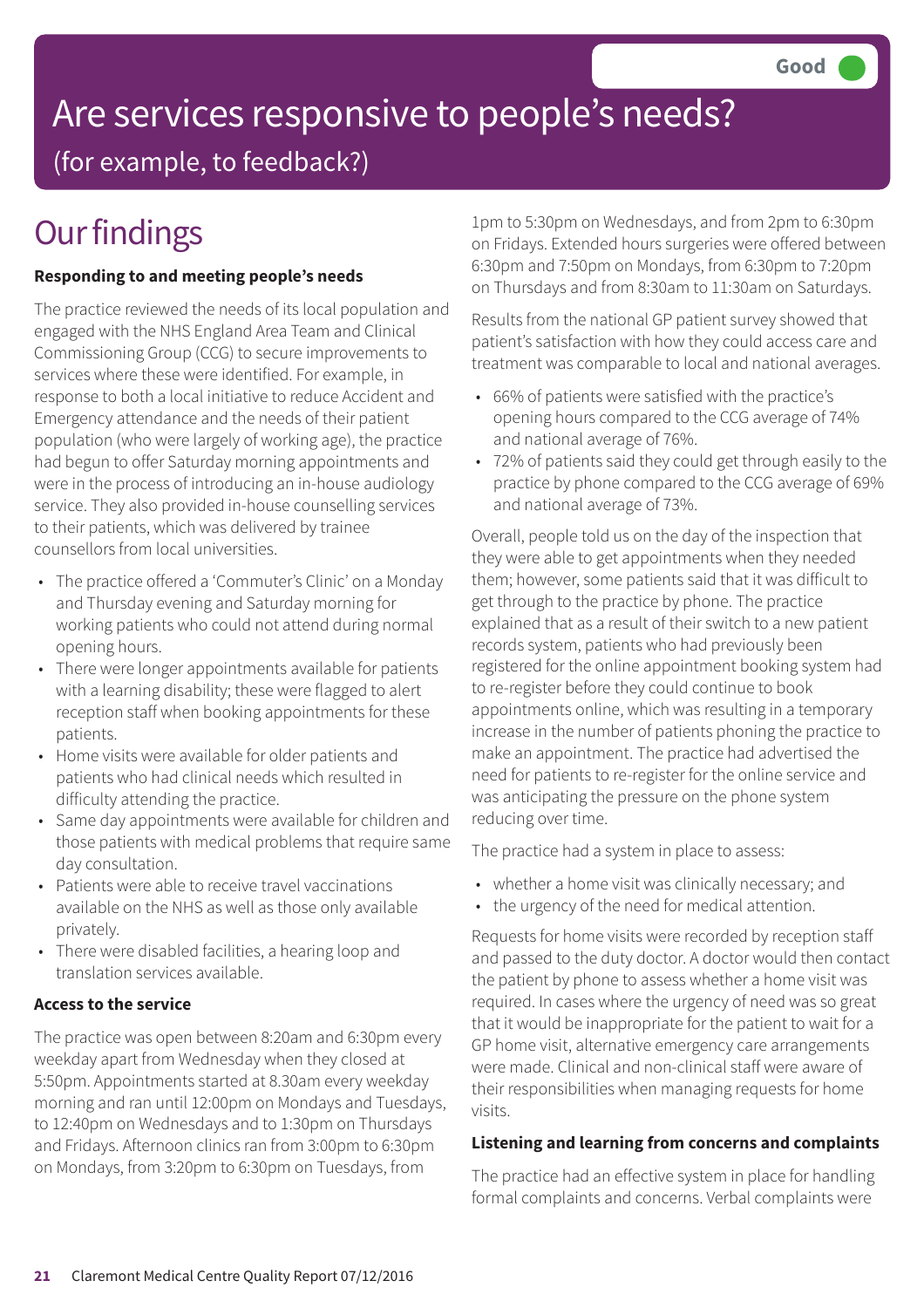# Are services responsive to people's needs?

### (for example, to feedback?)

recorded in a communications book which was kept at reception; however, these were not added to the practice's complaints log, and there was therefore no system in place to identify trends in the verbal complaints received.

- The practice's complaints policy and procedures were in line with recognised guidance and contractual obligations for GPs in England.
- There was a designated responsible person who handled all complaints in the practice.
- We saw that information was available to help patients understand the complaints system, for example, there was a complaints leaflet available and information on the practice's website.

The practice had received four complaints in the past 12 months. We looked at one in detail and found this to be satisfactorily handled, dealt with in a timely way and with openness and transparency. Lessons were learnt from individual concerns and complaints and also from analysis of trends and action was taken to as a result to improve the quality of care. For example, a patient complained that they had not received a call back from a GP regarding the care of their relative who had subsequently become very unwell. As part of their investigation into this event, the reception staff on duty at the time were interviewed and made aware of the error, and the practice had scheduled to discuss this issue in their next staff meeting to identify if there were any further safeguards that could be added to the call-back system.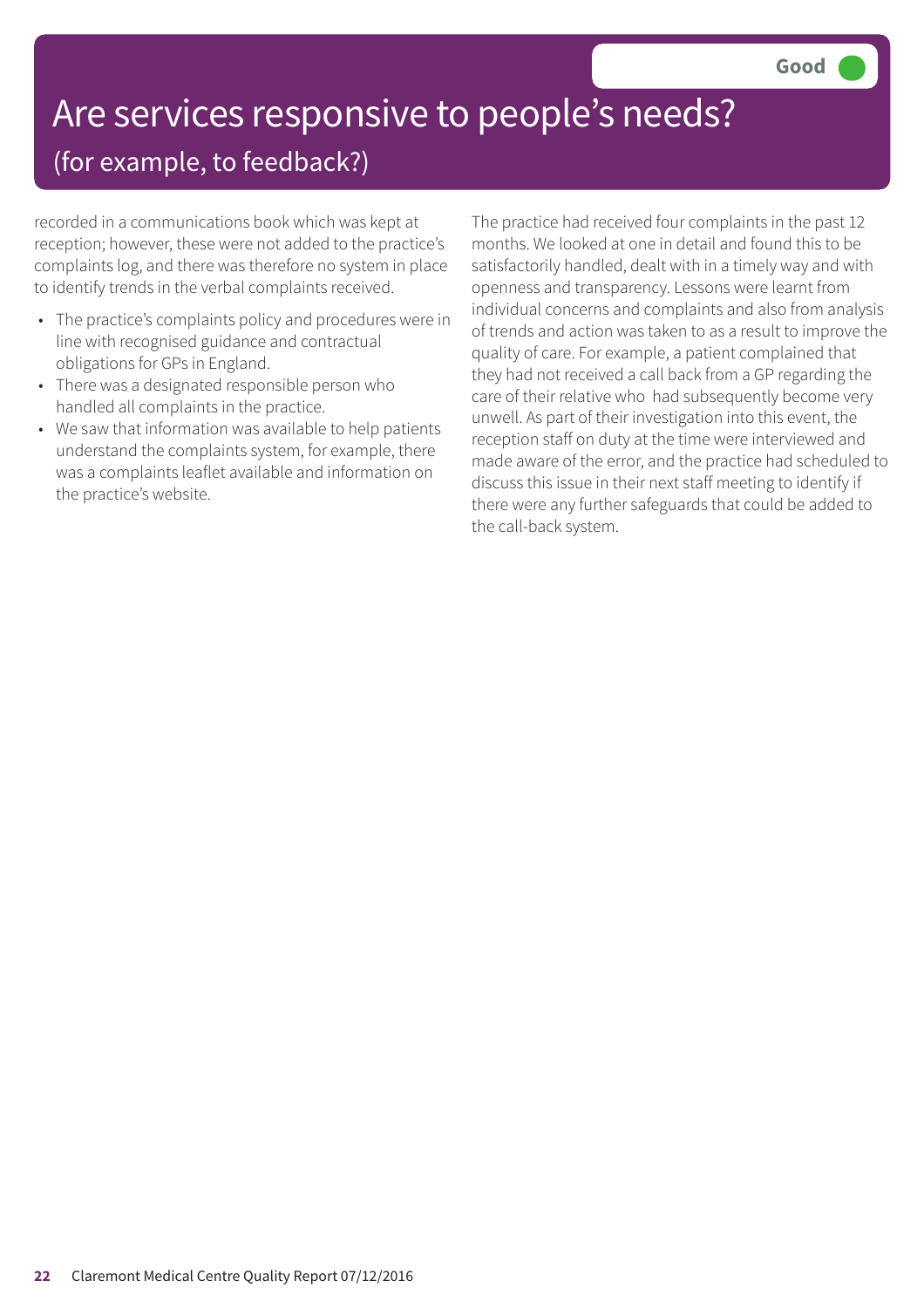### Are services well-led?

(for example, are they well-managed and do senior leaders listen, learn and take appropriate action)

## **Our findings**

#### **Vision and strategy**

The practice had a clear vision to deliver high quality care and promote good outcomes for patients.

• The practice had a clear vision to stabilise the team and allow staff members to become settled in their new roles following a recent change to staff structure resulting from a new practice manager and deputy practice manager being appointed. They were also in the process of further developing their clinical staff in order to be able to provide a wider range of services, such as an in-house audiology service.

#### **Governance arrangements**

The practice had an overarching governance framework which supported the delivery of the strategy and good quality care. This outlined the structures and procedures in place and ensured that:

- There was a clear staffing structure and that staff were aware of their own roles and responsibilities.
- Practice specific policies were implemented and were available to all staff; however, some of these were not sufficiently detailed, for example, their recruitment procedure did not specify exactly which pre-employment checks would be carried-out before an offer of employment was made. At the time of the inspection, the new practice manager was in the process of reviewing all the practice's policies.
- Overall, an understanding of the performance of the practice was maintained; however, the partners were unaware that their rate of exception reporting for the Quality Outcomes Framework was higher than average.
- A programme of continuous clinical and internal audit was used to monitor quality and to make improvements.
- There were effective arrangements for identifying, recording and managing risks, issues and implementing mitigating actions.

#### **Leadership and culture**

On the day of inspection the partners in the practice demonstrated they had the experience, capacity and capability to run the practice and ensure high quality care. They told us they prioritised safe, high quality and compassionate care. Staff told us the partners were approachable and always took the time to listen to all members of staff.

The partners explained that the practice had experienced a difficult period recently, which required careful performance management of a member of staff, who had subsequently left the practice. The partners explained that this experience had ultimately had a positive impact, as they had used it to develop their skills as managers, and to make improvements to the structure of the non-clinical team, which had in turn provided opportunities for staff members to develop.

The provider was aware of and had systems in place to ensure compliance with the requirements of the duty of candour. (The duty of candour is a set of specific legal requirements that providers of services must follow when things go wrong with care and treatment).This included support training for all staff on communicating with patients about notifiable safety incidents. The partners encouraged a culture of openness and honesty. The practice had systems in place to ensure that when things went wrong with care and treatment:

- The practice gave affected people reasonable support, truthful information and a verbal and written apology.
- The practice kept written records of verbal interactions as well as written correspondence.

There was a clear leadership structure in place and staff felt supported by management.

- Staff told us the practice held regular team meetings.
- Staff told us there was an open culture within the practice and they had the opportunity to raise any issues at team meetings and felt confident and supported in doing so. A whole practice away day was booked to take place in early 2017.
- Staff said they felt respected, valued and supported, particularly by the partners in the practice. All staff were involved in discussions about how to run and develop the practice, and the partners encouraged all members of staff to identify opportunities to improve the service delivered by the practice.

#### **Seeking and acting on feedback from patients, the public and staff**